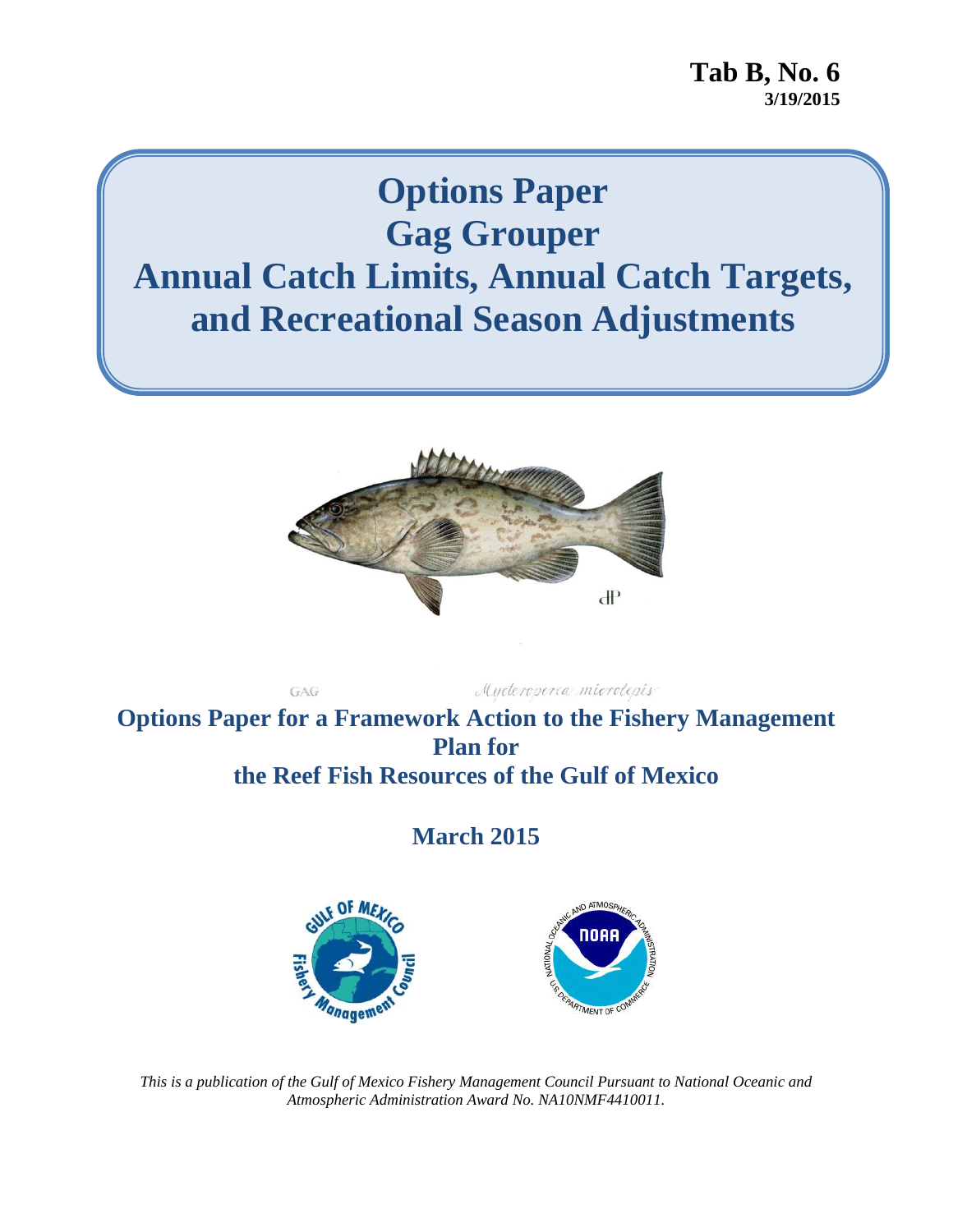This page intentionally blank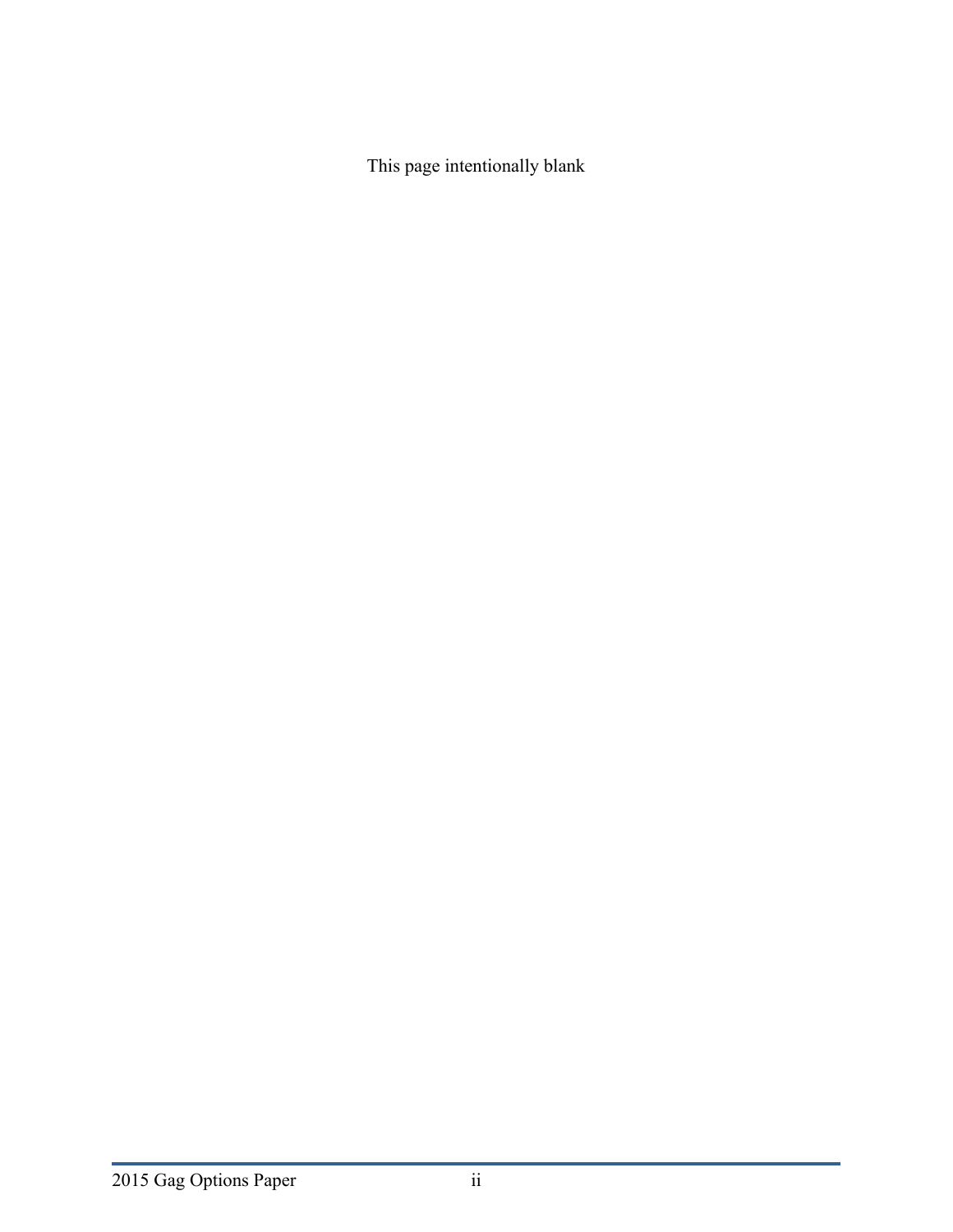# **ABBREVIATIONS USED IN THIS DOCUMENT**

| ABC          | acceptable biological catch                       |
|--------------|---------------------------------------------------|
| <b>ACL</b>   | annual catch limit                                |
| <b>ACT</b>   | annual catch target                               |
| AM           | accountability measure                            |
| <b>COI</b>   | U.S. Coast Guard certificate of inspection        |
| EA           | environmental assessment                          |
| EEZ          | exclusive economic zone                           |
| <b>EFH</b>   | essential fish habitat                            |
| <b>EIS</b>   | environmental impact statement                    |
| <b>FMP</b>   | fishery management plan                           |
| <b>FWCC</b>  | Florida Fish and Wildlife Conservation Commission |
| <b>GMFMC</b> | Gulf of Mexico Fishery Management Council         |
| gw           | gutted weight                                     |
| <b>IFQ</b>   | individual fishing quota                          |
| <b>IRFA</b>  | initial regulatory flexibility analysis           |
| <b>MFMT</b>  | maximum fishing mortality threshold               |
| mp           | million pounds                                    |
| <b>MSST</b>  | minimum stock size threshold                      |
| <b>NMFS</b>  | <b>National Marine Fisheries Service</b>          |
| OY           | optimum yield                                     |
| RA           | regional administrator                            |
| <b>RFA</b>   | regulatory flexibility analysis                   |
| <b>RIR</b>   | regulatory impact review                          |
| <b>SEDAR</b> | Southeast Data, Assessment, and Review process    |
| <b>SSBR</b>  | spawning stock biomass per recruit                |
| <b>SSC</b>   | Scientific and Statistical Committee              |
| <b>SPR</b>   | spawning potential ratio                          |
| <b>TAC</b>   | total allowable catch                             |
| TL           | total length                                      |
| <b>VMS</b>   | vessel monitoring system                          |
| <b>WW</b>    | whole weight                                      |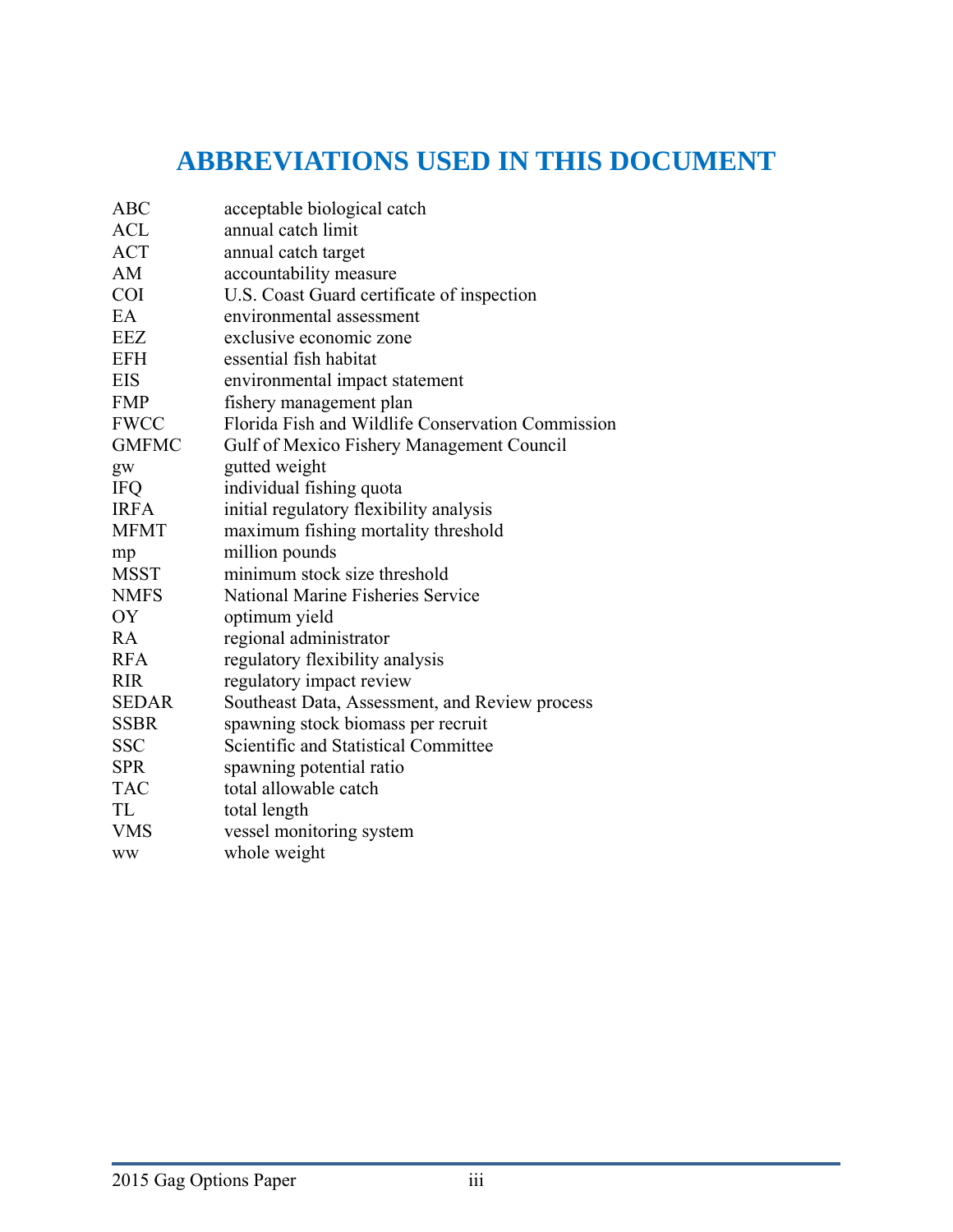# **TABLE OF CONTENTS**

| 2.1 Action 1 - Modifications to the Gag Grouper Annual Catch Limits and Annual Catch |  |
|--------------------------------------------------------------------------------------|--|
| 2.2 Action 2 – Modifications to the Recreational Gag Grouper Fishing Season  18      |  |
|                                                                                      |  |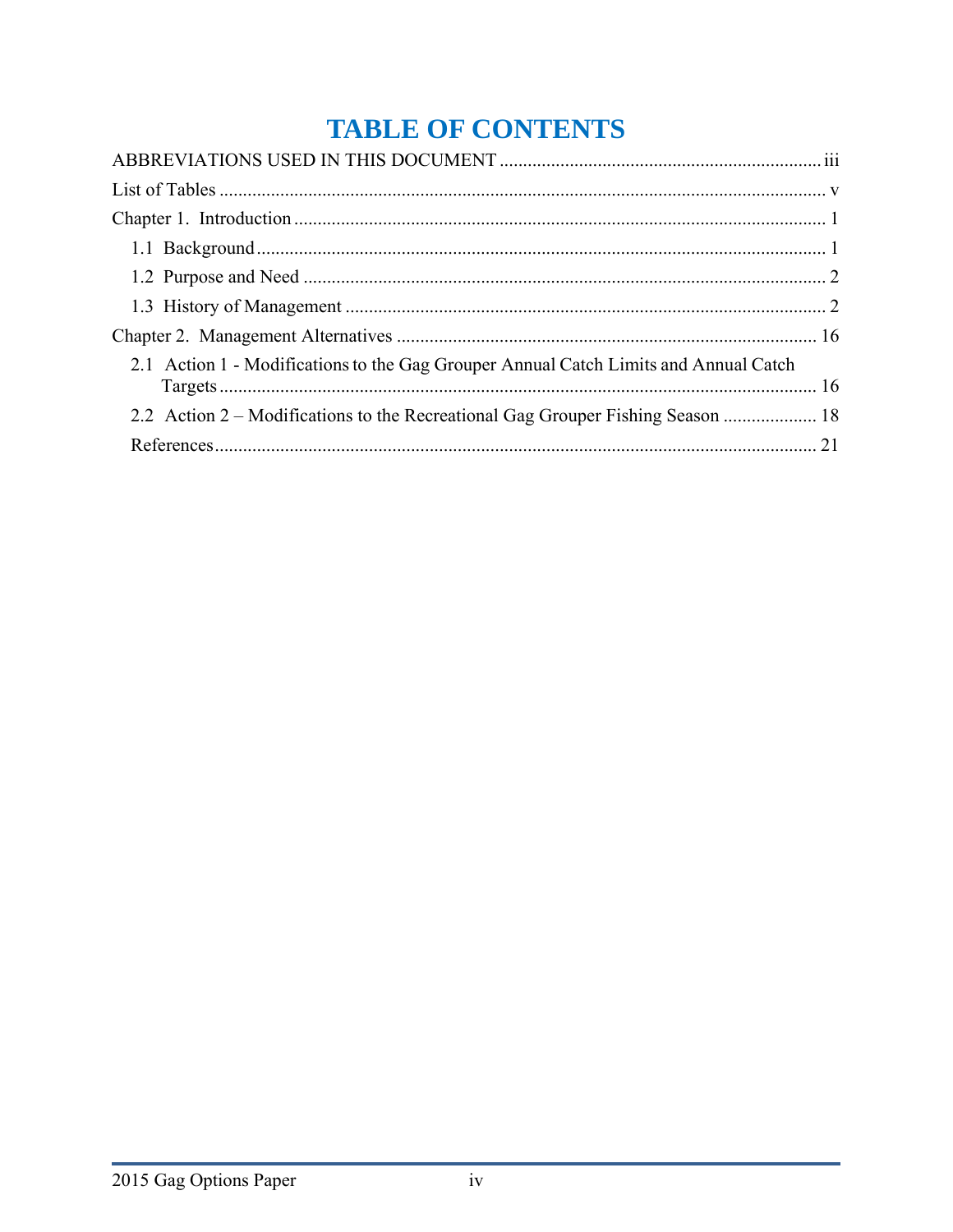# **LIST OF TABLES**

|--|--|--|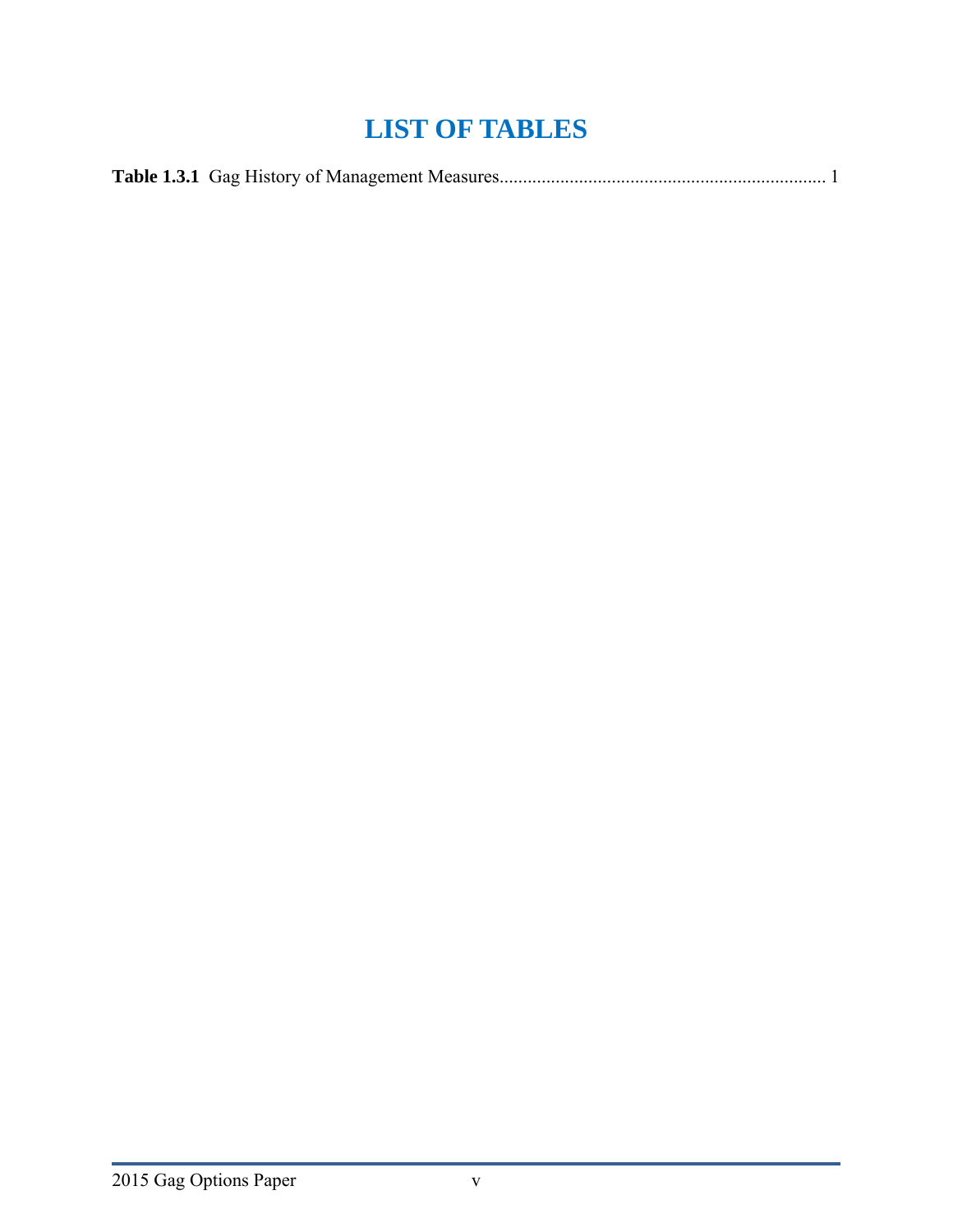# **CHAPTER 1. INTRODUCTION**

### **1.1 Background**

The 2006 reauthorization of the Magnuson-Stevens Fishery Conservation and Management Act (Magnuson-Stevens Act) established new requirements to end and prevent overfishing through the use of annual catch limits (ACLs) and accountability measures (AMs). In 2009 a gag update assessment (SEDAR 10 Update 2009) indicated the gag stock size had declined since 2005. A large part of the decline was attributed to an episodic mortality event in 2005 (most likely associated with red tide) that resulted in an additional 18% of the gag stock being killed in addition to the normal natural and fishing mortalities. The update assessment indicated the Gulf gag stock was both overfished and undergoing overfishing, and the Gulf of Mexico Fishery Management Council (Council) was informed of this status determination in August 2009. In response, an interim rule was implemented on January 1, 2009 to reduce overfishing of gag, followed by permanent rules under Amendment 30B (GMFMC 2008). Amendment 32 (GMFMC 2011a) subsequently established a formal rebuilding plan for gag not to exceed 10 years.

A benchmark assessment for gag completed in 2014 (SEDAR 33 2014) indicated that the gag stock was no longer overfished or undergoing overfishing, and had rebuilt to above its maximum sustainable yield level. However, in 2014 a major red tide event occurred off of the Florida west coast in the region of greatest gag abundance. Due to uncertainty about the impact of this red tide event on the gag stock, the Scientific and Statistical Committee (SSC) recommended a conservative acceptable biological catch (ABC) that assumed the 2014 red tide event would have the same impact on the gag stock as the 2005 event. The Council requested that the SSC reevaluate its ABC recommendation, and in January 2015 the SSC received an analysis of the red tide event from the Florida Fish and Wildlife Research Institute which indicated that the impact of the 2014 red tide event was only 4% to 7% of the 2005 event. With this new information, the SSC revised its recommendation and recommended ABCs based on a projection scenario that assumed no significant impact from the 2014 red tide event.

#### *Gulf of Mexico Fishery Management Council*

- Responsible for conservation and management of fish stocks.
- Consists of 11 voting members who are appointed by the Secretary of Commerce, 1 voting member representing each of the five Gulf states, and the Regional Administrator for the National Marine Fisheries Service Southeast Region.
- Responsible for developing fishery management plans and recommending regulations to the National Marine Fisheries Service for implementation.

#### *National Marine Fisheries Service*

- Responsible for preventing overfishing while achieving optimum yield.
- Approves, disapproves, or partially approves Council recommendations.
- Implements regulations.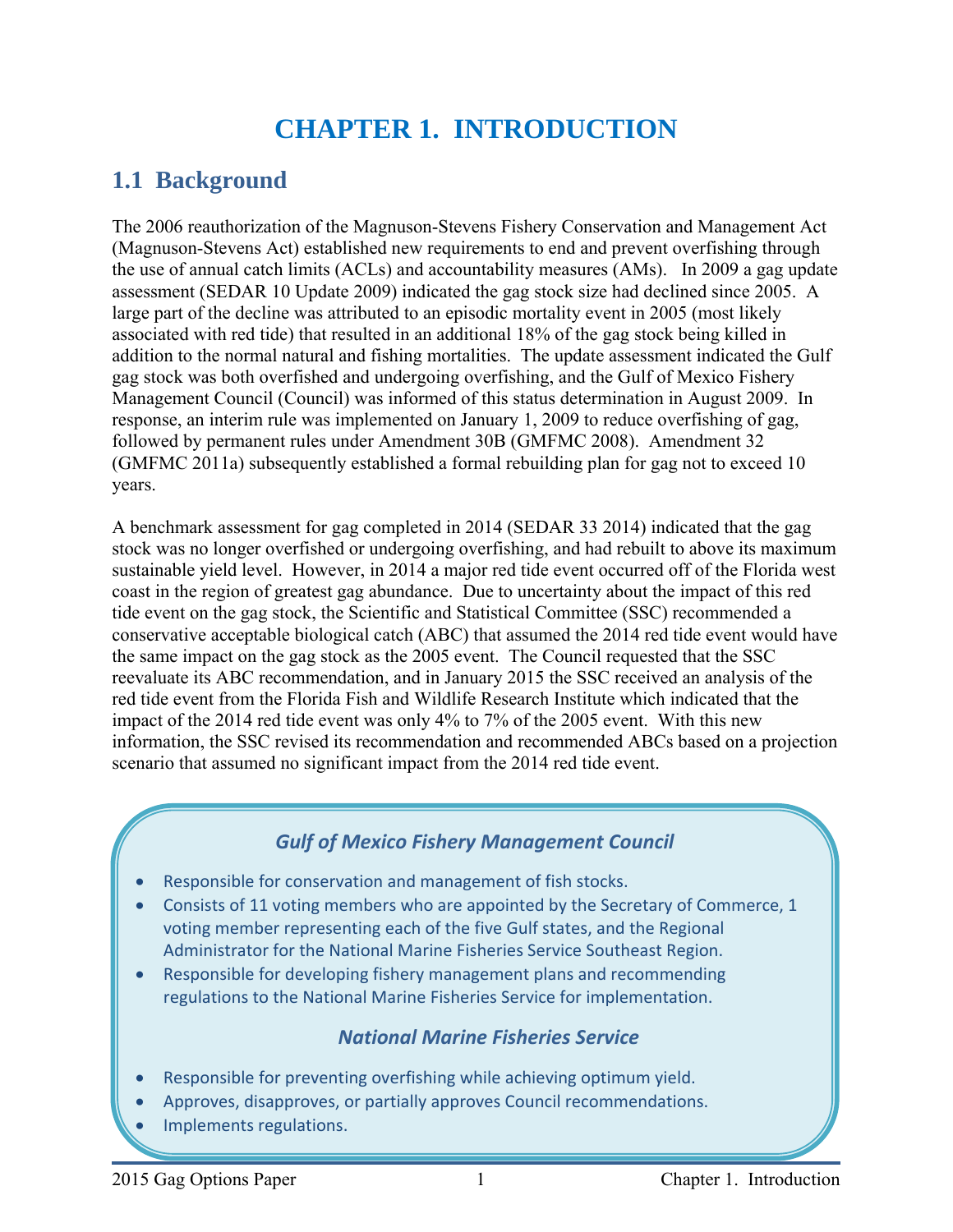### **1.2 Purpose and Need**

The purpose of this amendment is to modify the gag grouper annual catch limit (ACL) and annual catch target (ACT), based on the 2014 SEDAR 33 benchmark stock assessment, and to modify the recreational fishing season to provide enough fishing days for the recreational ACT in the Gulf of Mexico to be harvested. The need is to allow each sector to harvest gag at a level consistent with achieving optimum yield while preventing overfishing, and to address social and economic impacts of keeping the recreational gag grouper fishing season open to achieve optimum yield.

### **1.3 History of Management**

The following summary describes management actions that affect the reef fish fishery in the Gulf. A matrix of gag management measures is presented in Table 1.3.1. A more detailed history of management follows.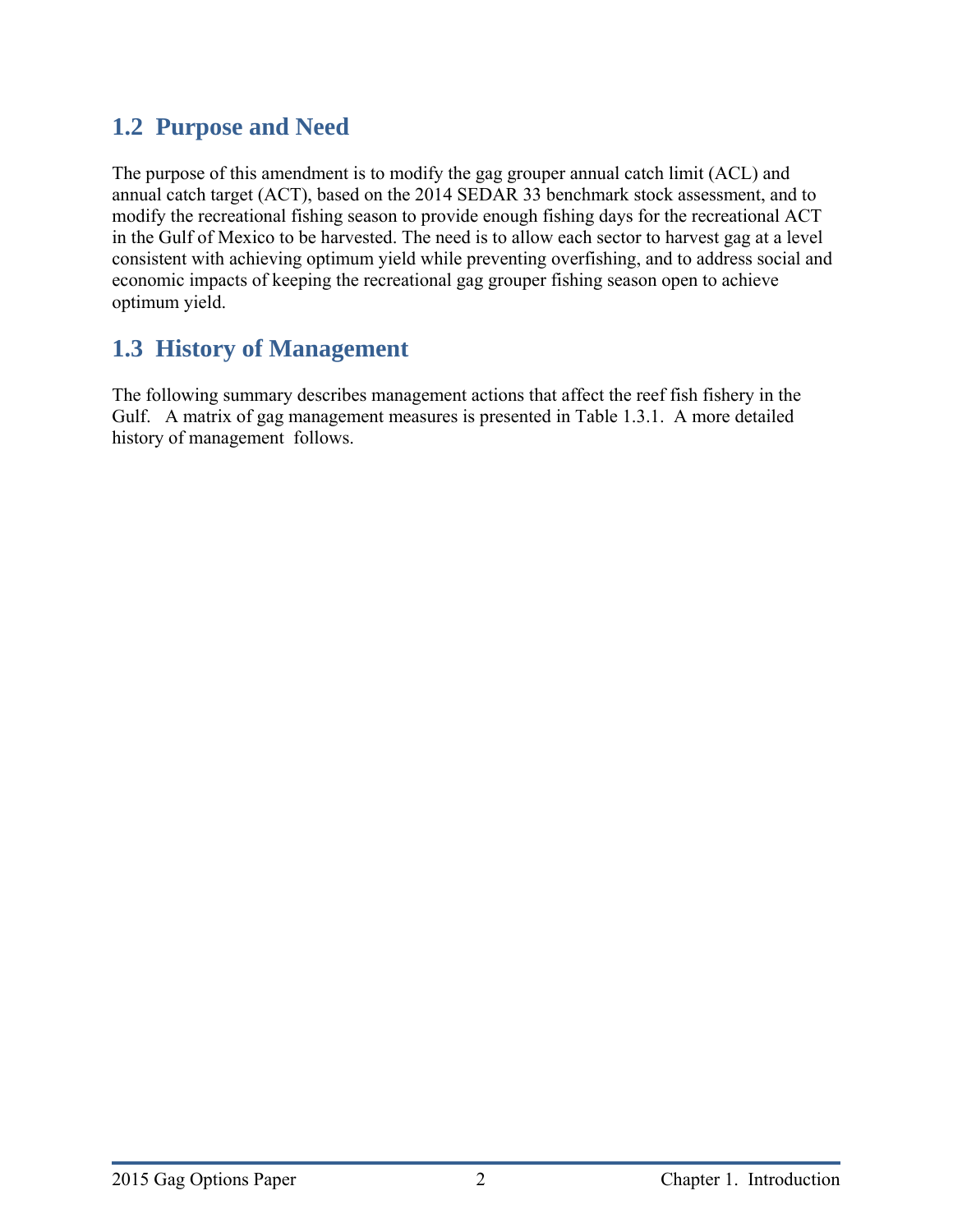| Date | <b>Size Limit</b>                        | <b>Recreational Bag</b>          | <b>Recreational Closed</b> | <b>Commercial Trip Limit</b>                                                                                                             | Commercial                | <b>Commercial Quota</b> | Recreational | Other                                                                          |
|------|------------------------------------------|----------------------------------|----------------------------|------------------------------------------------------------------------------------------------------------------------------------------|---------------------------|-------------------------|--------------|--------------------------------------------------------------------------------|
|      |                                          | Limit                            | Season                     |                                                                                                                                          | <b>Closed Season</b>      |                         | ACL          |                                                                                |
| 1990 | 20" TL                                   | 5 grouper<br>aggregate bag limit |                            |                                                                                                                                          |                           | 9.2 mp ww swg quota     |              | Longline boundary<br>established                                               |
| 1991 | $\mathbf{H}$                             | $\mathbf{H}$                     |                            |                                                                                                                                          |                           | 9.9 mp ww swg quota     |              |                                                                                |
| 1992 | $\mathbf{u}$                             | $\overline{\mathfrak{n}}$        |                            |                                                                                                                                          |                           | 9.8 mp ww swg quota     |              |                                                                                |
| 2000 | 24" TL commercial<br>22" TL recreational | $\mathbf{H}$                     |                            |                                                                                                                                          | Feb. 15 through<br>Mar 14 |                         |              | Steamboat Lumps<br>and<br>Madison/Swanson<br>time/area closures<br>established |
| 2000 | 24" TL commercial<br>22" TL recreational | $\mathbf{H}$                     |                            |                                                                                                                                          | $\mathbf{H}$              | $\mathbf{H}$            |              |                                                                                |
| 2005 | Ŧ                                        | $\overline{u}$                   |                            | Stepped trip limit:<br>10,000 lb SWG until<br>50% of quota reached<br>7,500 lb SWG until 75%<br>of quota reached<br>5,500 SWG trip limit | $\overline{ }$            | $\overline{ }$          |              |                                                                                |
| 2006 | $\mathbf{H}$                             | $\mathbf{H}$                     |                            | 6,000 lb SWG trip limit                                                                                                                  | $\mathbf{H}$              | $\mathbf{H}$            |              | Zero bag limit for<br>captain and crew of<br>for-hire vessels                  |
| 2007 | $\mathbf{H}$                             | $\mathbf{H}$                     | Feb 15 through Mar<br>14   |                                                                                                                                          | $\mathbf{H}$              | $\mathbf{H}$            |              | Fish traps prohibited<br>in Gulf EEZ                                           |
| 2008 | $\mathbf{H}$                             | $\mathbf{H}$                     | $\mathbf{H}$               |                                                                                                                                          | $\mathbf{H}$              | $\mathbf{H}$            |              | Use of circle hooks,<br>venting tools, and<br>dehooking devices<br>required.   |

**Table 1.3.1** Gag History of Management Measures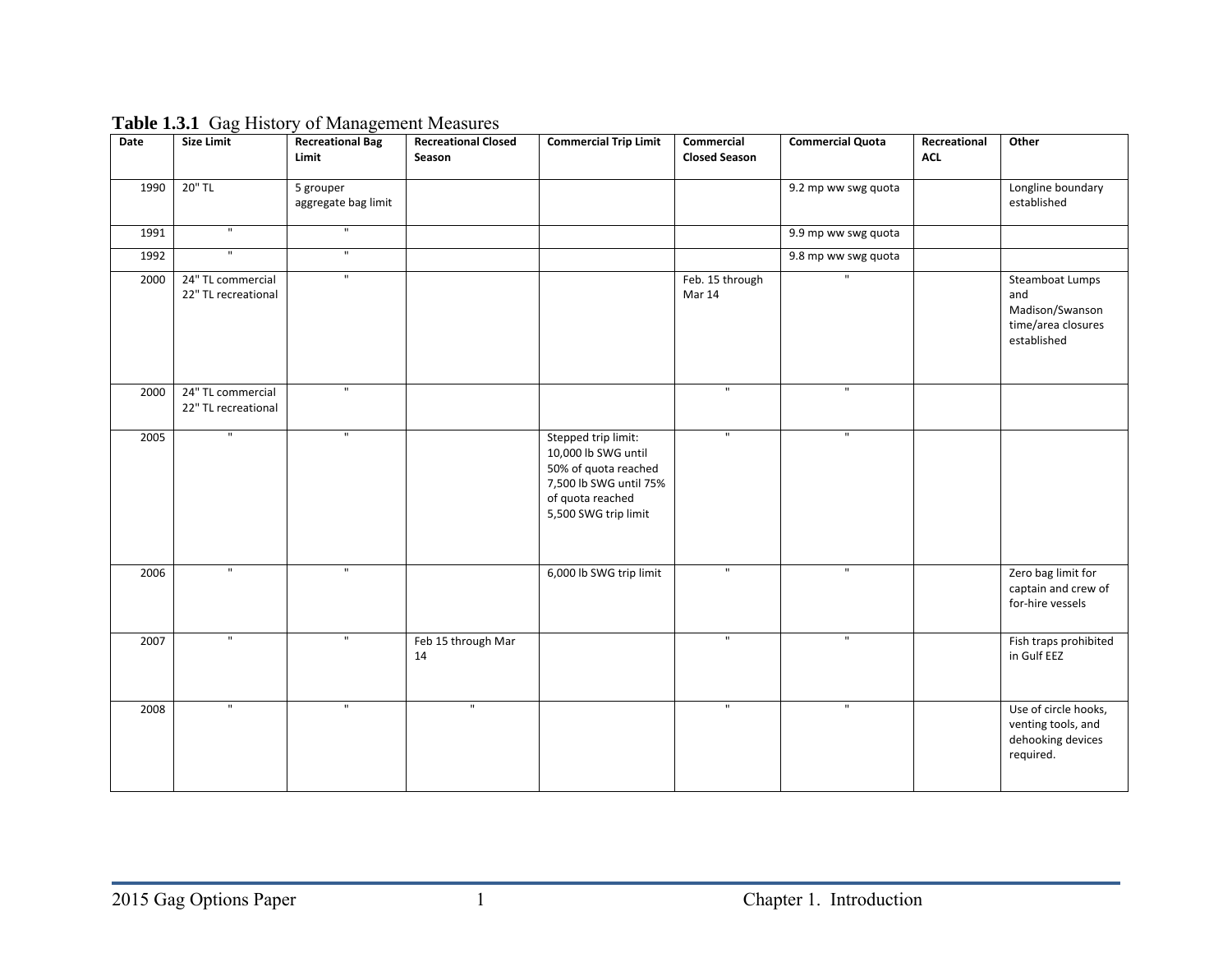| 2009                      | $\mathbf{H}$                             | 2 gag limit within 4<br>grouper aggregate | Feb 1 through Mar 31                             |                                            | $\mathbf{u}$                  | 1.32 mp gw gag  | 2.06 mp gw  | Edges time/area<br>closure established.<br>Federally permitted<br>vessels must adhere<br>to the more<br>restrictive of<br>state/federal<br>regulaions when in<br>state waters. |
|---------------------------|------------------------------------------|-------------------------------------------|--------------------------------------------------|--------------------------------------------|-------------------------------|-----------------|-------------|--------------------------------------------------------------------------------------------------------------------------------------------------------------------------------|
| 2010                      | $\mathbf{H}$                             | $\mathbf{H}$                              | $\mathbf{H}$ .                                   | Grouper/Tilefish IFQ<br>system implemented | closed season<br>discontinued | 1.41 mp gw gag  | 2.14 mp gw  |                                                                                                                                                                                |
| 2011                      | $\mathbf{H}$ .                           | $\mathbf{H}$                              | Jan 1 through Sep 15<br>Nov 16 through Dec<br>31 |                                            |                               | 0.43 mp gw gag  | 2.20 mp gw  |                                                                                                                                                                                |
| 2012                      | 22" TL commercial<br>22" TL recreational | $\mathbf{H}$                              | Jan 1 through Jun 30<br>Nov 1 through Dec 31     |                                            |                               | 0.567 mp gw gag | 1.031 mp gw | Gag rebuilding plan<br>established.                                                                                                                                            |
| 2013                      | $\mathbf{H}$                             | $\mathbf{H}$                              | Jan 1 through Jun 30<br>Dec 3 through Dec 31     |                                            |                               | 0.708 mp gw gag | 1.287 mp gw |                                                                                                                                                                                |
| 2014                      | $\mathbf{H}$                             | $\mathbf{H}$                              | $\mathbf{H}$ .                                   |                                            |                               | 0.835 mp gw gag | 1.519 mp gw |                                                                                                                                                                                |
| 2015<br>(if no<br>ACTION) | $\mathbf{H}$ .                           | $\mathbf{H}$                              | $\mathbf{H}$ .                                   |                                            |                               | 0.939 mp gw gag | 1.708 mp gw |                                                                                                                                                                                |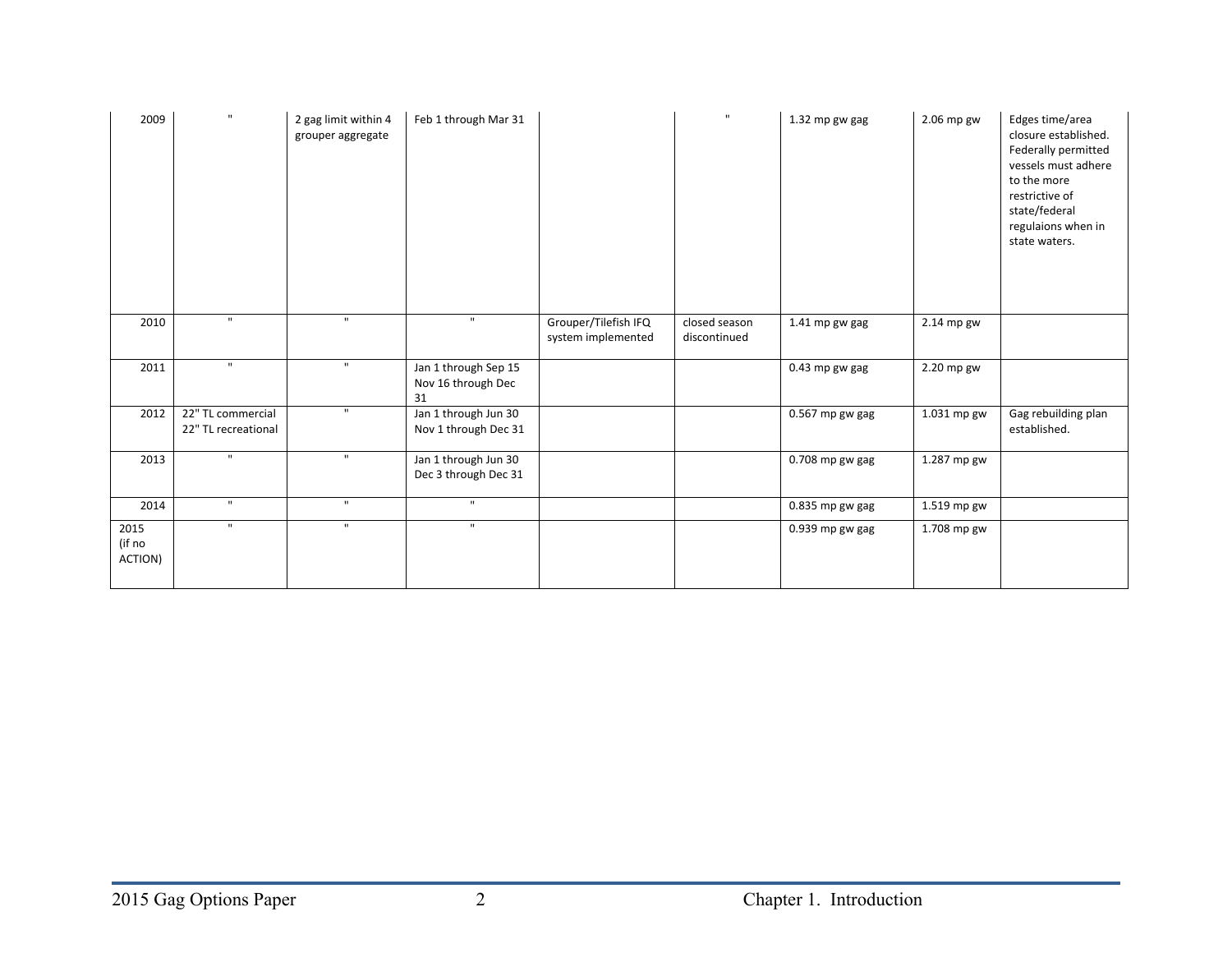The Reef Fish Fishery Management Plan and environmental impact statement (EIS) were implemented in November 1984. The regulations, designed to rebuild declining reef fish stocks, included prohibitions on the use of fish traps, roller trawls, and powerhead-equipped spear guns within an inshore stressed area and directed the National Marine Fisheries Service (NMFS) to develop data reporting requirements in the reef fish fishery.

In July 1985, the Florida Marine Fisheries Commission (now Florida Fish and Wildlife Conservation Commission - FWCC) established a Florida state regulation to set a minimum size limit of 18 inches total length for red grouper, gag, yellowfin grouper, Nassau grouper, and jewfish (goliath grouper). In December 1986, the FWCC set a state recreational bag limit of five grouper per person per day, with an off-the-water possession limit of 10 per person, for any combination of groupers excluding rock hind and red hind.

#### **Amendments**

**Amendment 1** (EA/RIR/IRFA), implemented in 1990, set objectives to stabilize long-term population levels of all reef fish species by establishing a survival rate of biomass into the stock of spawning age fish to achieve at least 20% spawning stock biomass per recruit (SSBR) by January 1, 2000. Among the grouper management measures implemented were:

- Set a 20-inch total length minimum size limit on red grouper, Nassau grouper, yellowfin grouper, black grouper, and gag;
- Set a 50-inch total length (TL) minimum size limit on goliath grouper (jewfish);
- Set a five-grouper recreational daily bag limit;
- Set an 11.0 million pound (mp) whole weight (ww) commercial quota for grouper, with the commercial quota divided into a 9.2 mp ww shallow-water grouper quota and a 1.8 mp ww deep-water grouper quota. Shallow-water grouper were defined as black grouper, gag, red grouper, Nassau grouper, yellowfin grouper, yellowmouth grouper, rock hind, red hind, speckled hind, and scamp. Scamp would be applied to the deep-water grouper quota once the shallow-water grouper quota was filled. Deep-water grouper were defined as misty grouper, snowy grouper, yellowedge grouper, warsaw grouper, and scamp once the shallow-water grouper quota was filled. Goliath grouper were not included in the quotas;
- Allowed a two-day possession limit for charter vessels and headboats on trips that extend beyond 24 hours, provided the vessel has two licensed operators aboard as required by the U.S. Coast Guard, and each passenger can provide a receipt to verify the length of the trip. All other fishermen fishing under a bag limit were limited to a single day possession limit;
- Established a framework procedure for specification of total allowable catch (TAC) to allow for annual management changes;
- Established a longline and buoy gear boundary at approximately the 50-fathom depth contour west of Cape San Blas, Florida, and the 20-fathom depth contour east of Cape San Blas, inshore of which the directed harvest of reef fish with longlines and buoy gear was prohibited, and the retention of reef fish captured incidentally in other longline operations (e.g., sharks) was limited to the recreational daily bag limit. Subsequent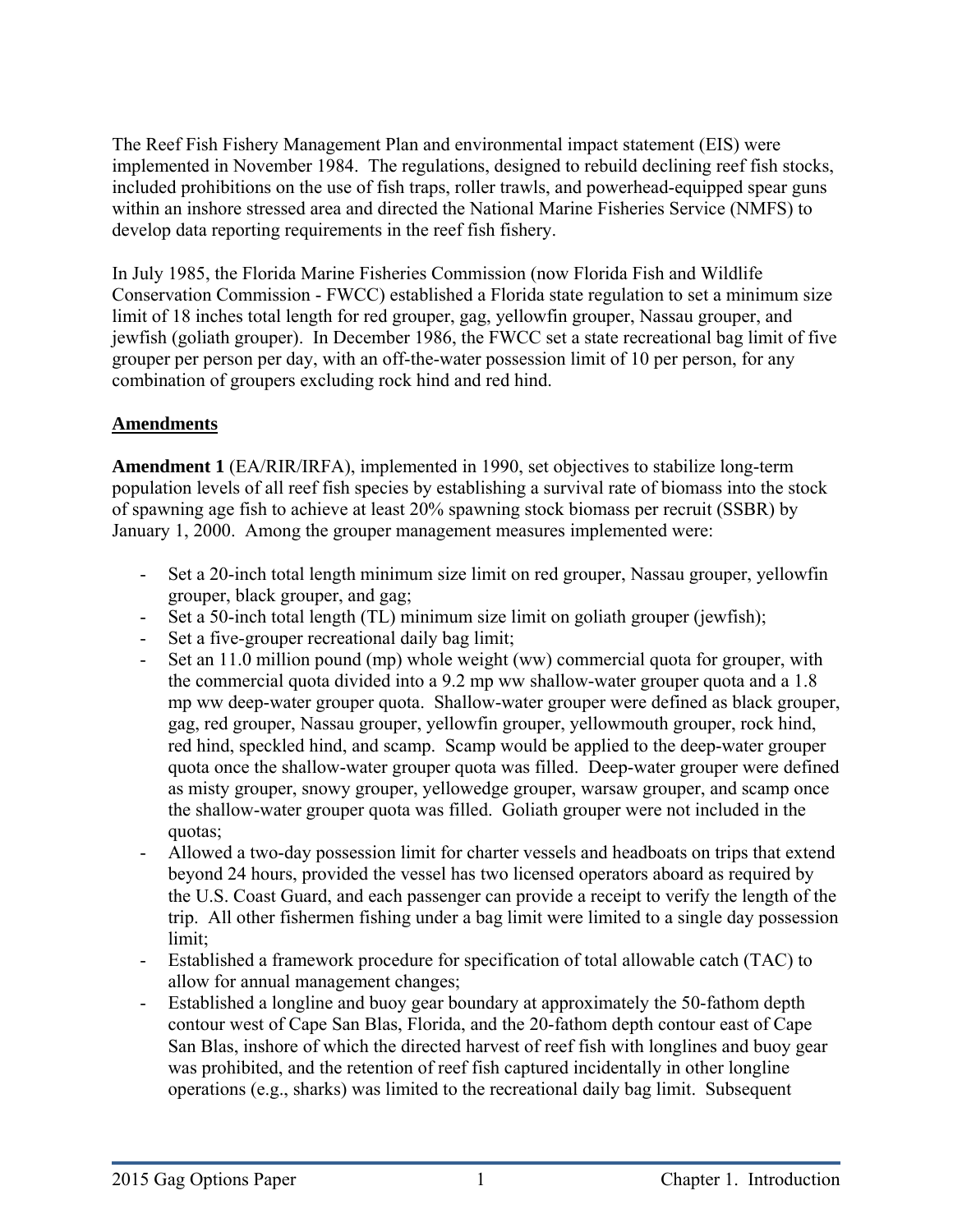changes to the longline/buoy boundary could be made through the framework procedure for specification of TAC;

- Limited trawl vessels (other than vessels operating in the unsorted groundfish fishery) to the recreational size and daily bag limits of reef fish;
- Established fish trap permits, allowing up to a maximum of 100 fish traps per permit holder;
- Prohibited the use of entangling nets for directed harvest of reef fish. Retention of reef fish caught in entangling nets for other fisheries was limited to the recreational daily bag limit;
- Established the fishing year to be January 1 through December 31;
- Extended the stressed area to the entire Gulf coast; and
- Established a commercial reef fish vessel permit.

**Amendment 2** (EA/RIR/IRFA), implemented in 1990, prohibited the harvest of goliath grouper to provide complete protection for this species in federal waters in response to indications that the population abundance throughout its range was greatly depressed. The harvest prohibition was initially implemented by emergency rule.

**Amendment 3** (EA/RIR/IRFA), implemented in July 1991, provided additional flexibility in the annual framework procedure for specifying TAC by allowing the target date for rebuilding an overfished stock to be changed. It revised the fishery management plan's (FMPs) primary objective from a 20% SSBR target to a 20% spawning potential ratio (SPR). The amendment also transferred speckled hind from the shallow-water grouper quota category to the deep-water grouper quota category.

**Amendment 4** (EA/RIR/IRFA), implemented in May 1992, established a moratorium on the issuance of new commercial reef fish permits for a maximum period of three years. Amendment 4 also changed the time of year TAC is specified from April to August and included additional species in the reef fish management unit.

**Amendment 5** (SEIS/RIR/IRFA), implemented in February 1994, established a fish trap endorsement for vessel permits of permittees who had logbook landings of reef fish from fish traps in 1991 or 1992 through November 19, 1992, and established a three-year moratorium during which those endorsements would be non-transferable. The amendment also required that traps must be returned to shore at the end of each fishing trip; that each trap must be individually buoyed, or if fished in a trawl (several traps connected by a submerged line) a floating buoy is required at each end of the trawl; and prohibited the possession of magnesium pop-up devices. The amendment also created a special management zone with gear restrictions off the Alabama coast, created a framework procedure for establishing future special management zones, required that all finfish except for oceanic migratory species be landed with head and fins attached, and closed the region of Riley's Hump (near Dry Tortugas, Florida) to all fishing during May and June to protect mutton snapper spawning aggregations.

**Amendment 6** (EA/RIR/IRFA), implemented in June 1993, extended the provisions of an emergency rule for red snapper endorsements for the remainder of 1993 and 1994, and allowed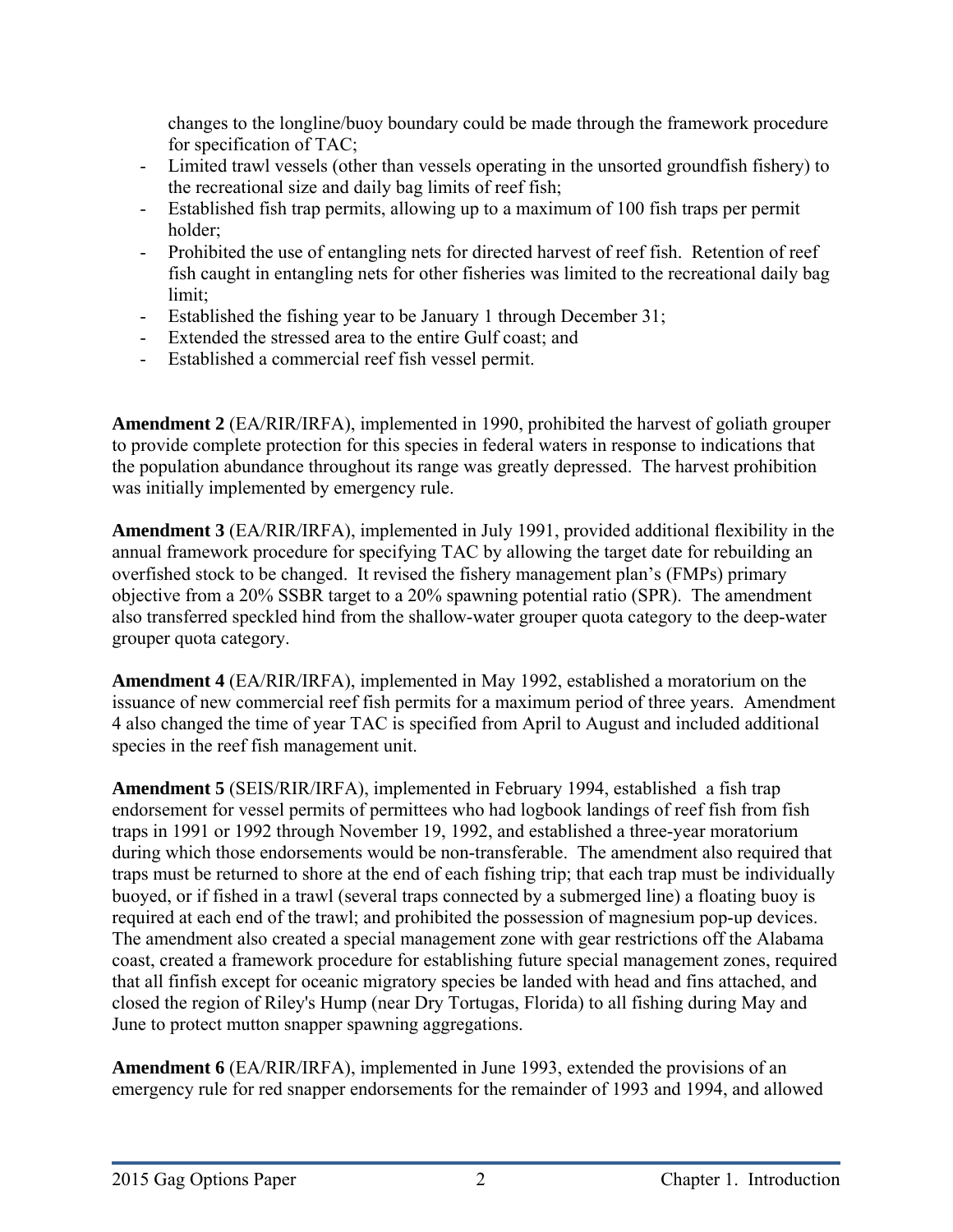the red snapper trip limits for qualifying and non-qualifying permitted vessels to be changed under the framework procedure for specification of TAC.

**Amendment 7** (EA/RIR/IRFA), implemented in February 1994, established reef fish dealer permitting and record keeping requirements, allowed transfer of fish trap permits and endorsements between immediate family members during the fish trap permit moratorium, and allowed transfer of other reef fish permits or endorsements in the event of the death or disability of the person who was the qualifier for the permit or endorsement. A proposed provision of this amendment that would have required permitted vessels to sell harvested reef fish only to permitted dealers was disapproved by the Secretary of Commerce and was not implemented.

**Amendment 8** (EA/RIR/IRFA), proposed to be implemented in 1996, would have established an individual transferable quota system in the commercial red snapper fishery. A final rule was published in November 1995 to implement the system effective April 1, 1996, but the individual transferable quota system was not implemented. The Sustainable Fisheries Act of 1996 repealed the system and placed a moratorium on any new individual fishing quota program until after October 1, 2000.

**Amendment 9** (EA/RIR/IRFA), implemented in July 1994, provided for collection of red snapper landings and eligibility data from commercial fishermen for the years 1990 through 1992 to qualify for shares under the individual transferable quota system in **Amendment 8**. This amendment also extended the reef fish permit moratorium and red snapper endorsement system through December 31, 1995, in order to continue the existing interim management regime until longer term measures could be implemented.

**Rejected Amendment 10** was developed in 1994 but was not submitted to NMFS. **Amendment 5** had established a deadline to qualify for fish trap endorsements of November 19, 1992, but the final rule implementing the endorsements and three-year moratorium did not take effect until February 7, 1994. In the interim, NMFS continued to process applications for fish trap permits, and neither NMFS nor the Council provided public notification of the impending moratorium. On February 7, 1994, 421 vessels that had been issued fish trap tags on or before February 7 became ineligible to continue in the fish trap fishery, of which 54 of those vessels had fish trap landings between November 19, 1992 and February 7, 1994. Amendment 10 was drafted to consider changing the endorsement eligibility requirement to allow those vessels with trap landings through February 7, 1994 to qualify. However, in July 1994 the Council voted to reject the amendment.

**Amendment 11** (EA/RIR/IRFA) was partially approved by NMFS and implemented in January 1996. The six approved provisions were: (1) limit sale of Gulf reef fish by permitted vessels to permitted reef fish dealers; (2) require that permitted reef fish dealers purchase reef fish caught in Gulf federal waters only from permitted vessels; (3) allow transfer of reef fish permits and fish trap endorsements in the event of death or disability; (4) implement a new reef fish permit moratorium for no more than five years or until December 31, 2000, while the Council considers limited access for the reef fish fishery; (5) allow permit transfers to other persons with vessels by vessel owners (not operators) who qualified for their reef fish permit; and, (6) allow a one-time transfer of existing fish trap endorsements to permitted reef fish vessels whose owners have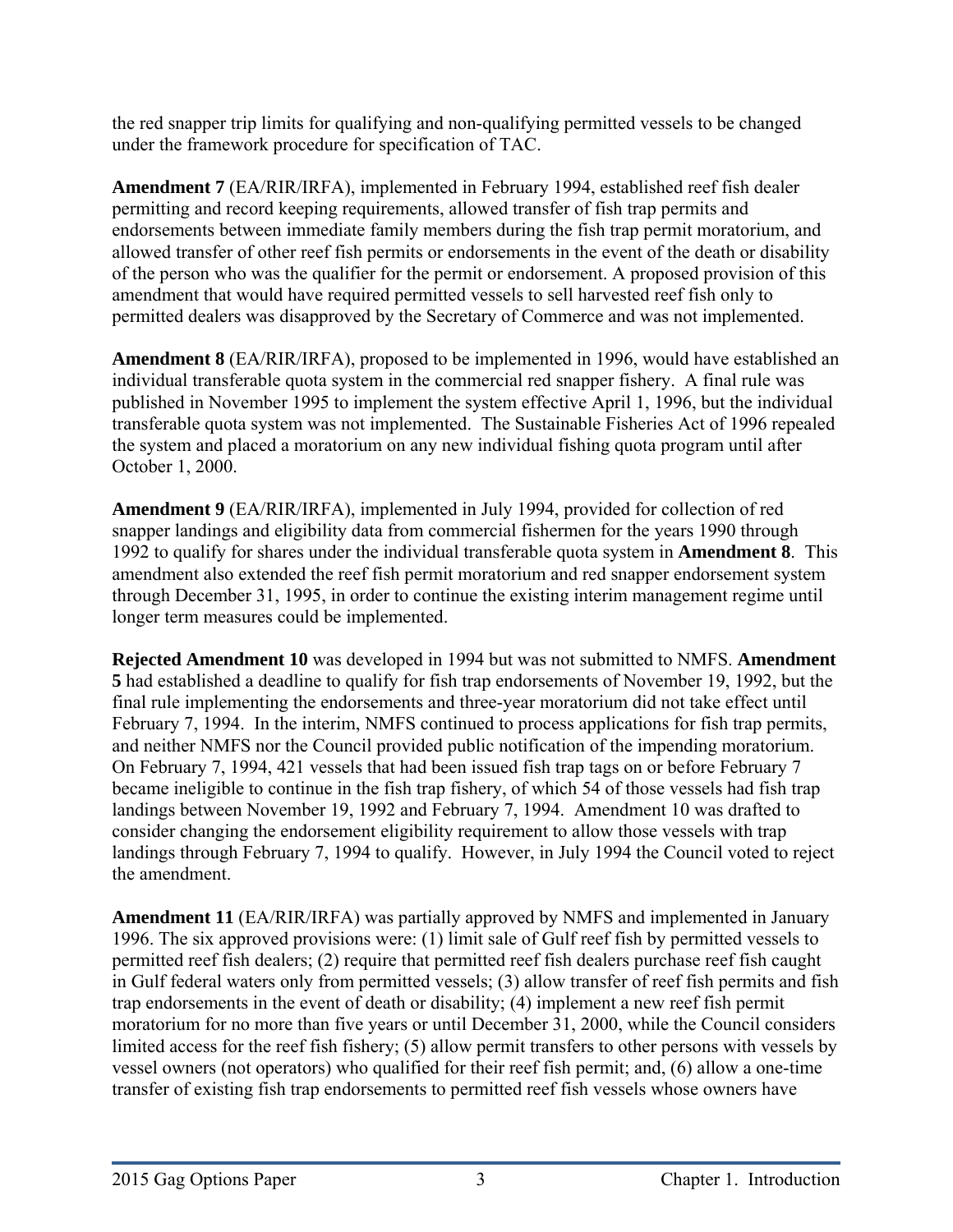landed reef fish from fish traps in federal waters, as reported on logbooks received by the Science and Research Director of NMFS from November 20, 1992 through February 6, 1994. NMFS disapproved a proposal to redefine optimum yield from 20% SPR (the same level as overfishing) to an SPR corresponding to a fishing mortality rate of  $F_{0,1}$  until an alternative operational definition that optimizes ecological, economic, and social benefits to the Nation could be developed. In April 1997, the Council resubmitted the optimum yield definition with a new proposal to redefine optimum yield as 30% SPR. The resubmission document was disapproved by NMFS.

**Amendment 12** (EA/RIR/IRFA), implemented in January 1997, reduced the bag limit for greater amberjack to 1 fish and established a 20-fish aggregate bag limit for reef fish species for which there is no other bag limit.

**Amendment 13** (EA/RIR/IRFA), implemented in September 1996, further extended the red snapper endorsement system through the remainder of 1996 and, if necessary, through 1997, in order to give the Council time to develop a permanent limited access system that was in compliance with the new provisions of the Magnuson-Stevens Act.

**Amendment 14** (EA/RIR/IRFA), implemented in March and April 1997, provided for a ten-year phase-out for the fish trap fishery; allowed transfer of fish trap endorsements for the first two years and thereafter only upon death or disability of the endorsement holder, to another vessel owned by the same entity, or to any of the 56 individuals who were fishing traps after November 19, 1992 and were excluded by the moratorium; and prohibited the use of fish traps west of Cape San Blas, Florida. The amendment also provided the Regional Administrator (RA) of NMFS with authority to reopen a fishery prematurely closed before the allocation was reached, and modified the provisions for transfer of commercial reef fish vessel permits. In addition, the amendment prohibited the harvest or possession of Nassau grouper in the Gulf Exclusive Economic Zone (EEZ), consistent with similar prohibitions in Florida state waters, the south Atlantic EEZ, and the Caribbean EEZ.

**Amendment 15** (EA/RIR/IRFA), implemented in January 1998, prohibited harvest of reef fish from traps other than permitted reef fish traps, stone crab traps, or spiny lobster traps, and closed the commercial greater amberjack fishery Gulf-wide during the months of March, April, and May.

**Amendment 16A** (EA/RIR/IRFA), submitted to NMFS in June 1998, was partially approved and implemented on January 10, 2000. The approved measures provided: (1) the possession of reef fish exhibiting the condition of trap rash on board any vessel with a reef fish permit that is fishing spiny lobster or stone crab traps is prima facie evidence of illegal trap use and is prohibited except for vessels possessing a valid fish trap endorsement; (2) NMFS establish a system design, implementation schedule, and protocol to require implementation of a vessel monitoring system (VMS) for vessels engaged in the fish trap fishery, with the cost of the vessel equipment, installation, and maintenance to be paid or arranged by the owners as appropriate; and, (3) fish trap vessels submit trip initiation and trip termination reports. Prior to implementing this additional reporting requirement, there will be a one-month fish trap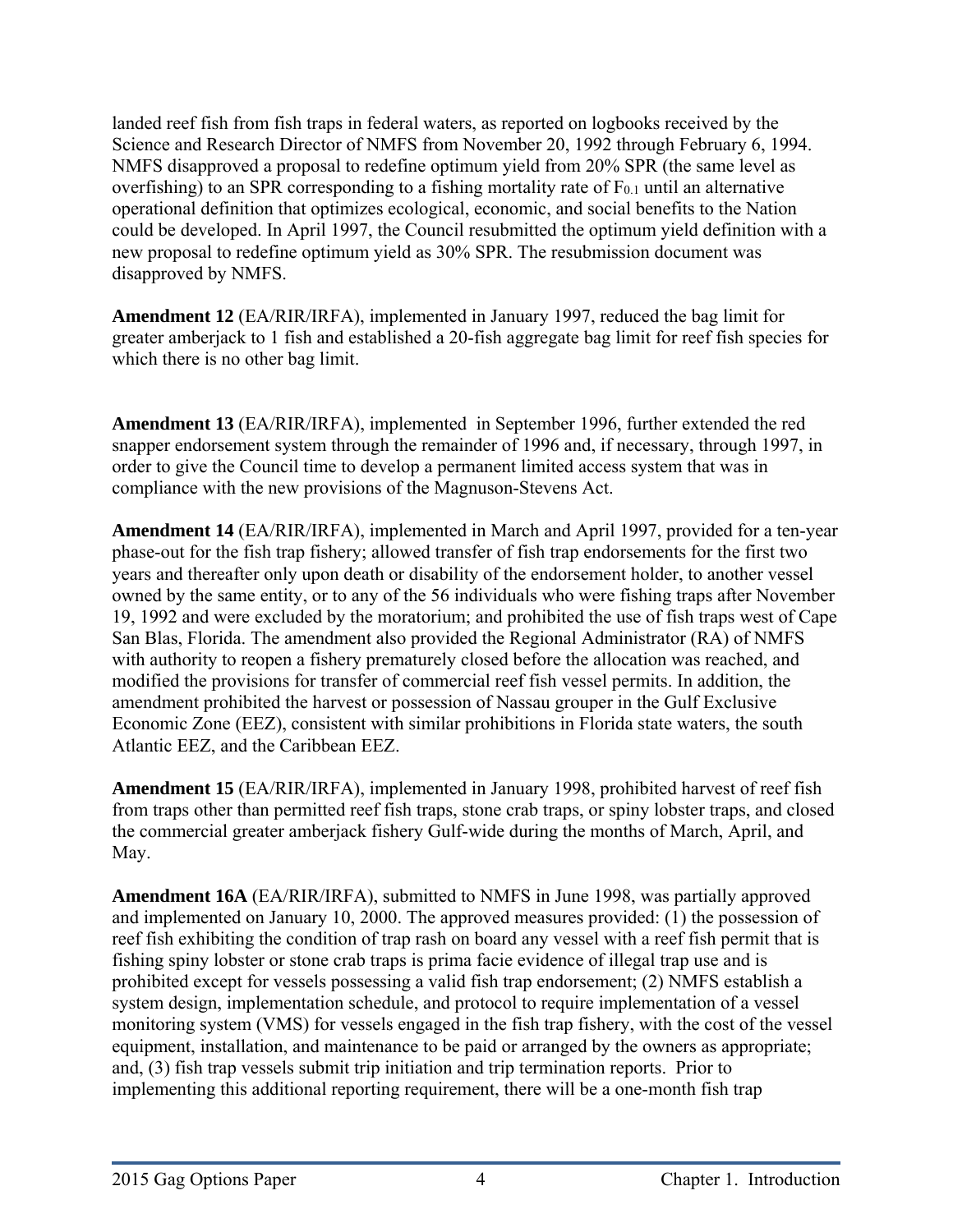inspection/compliance/education period, at a time determined by the RA and published in the *Federal Register*. During this window of opportunity, fish trap fishermen will be required to have an appointment with NMFS law enforcement for the purpose of having their trap gear, permits, and vessels available for inspection. The disapproved measure was a proposal to prohibit fish traps south of 25.05 degrees north latitude beginning February 7, 2001. The status quo 10-year phase-out of fish traps in areas in the Gulf EEZ was therefore maintained.

**Amendment 16B** (EA/RIR/IRFA), implemented in November 1999 set a recreational daily bag limit of one speckled hind and one warsaw grouper per vessel, with the prohibition on the sale of these species when caught under the bag limit.

**Generic Sustainable Fisheries Act Amendment** (EA/RIR/IRFA), partially approved and implemented in November 1999, set the Maximum Fishing Mortality Threshold (MFMT) for most reef fish stocks at F30% SPR. Estimates of maximum sustainable yield, Minimum Stock Size Threshold (MSST), and optimum yield were disapproved because they were based on SPR proxies rather than biomass based estimates.

**Amendment 17** (EA/RIR/IRFA), was submitted to NMFS in September 1999, and was implemented on August 10, 2000. This amendment extended the commercial reef fish permit moratorium for another five years, from its previous expiration date of December 31, 2000 to December 31, 2005, unless replaced sooner by a comprehensive controlled access system. The purpose of the moratorium is to provide a stable environment in the fishery necessary for evaluation and development of a more comprehensive controlled access system for the entire commercial reef fish fishery.

**Amendment 18A** (EA/RIR/IRFA) was implemented on September 8, 2006, except for VMS requirements which were implemented May 6, 2007. Amendment 18A addresses the following: (1) prohibits vessels from retaining reef fish caught under recreational bag/possession limits when commercial quantities of Gulf reef fish are aboard, (2) adjusts the maximum crew size on charter vessels that also have a commercial reef fish permit and a United States Coast Guard certificate of inspection (COI) to allow the minimum crew size specified by the COI when the vessel is fishing commercially for more than 12 hours, (3) prohibits the use of reef fish for bait except for sand perch or dwarf sand perch, (4) requires devices and protocols for the safe release in incidentally caught endangered sea turtle species and smalltooth sawfish, (5) updates the TAC procedure to incorporate the Southeast Data Assessment and Review (SEDAR) assessment methodology, (6) changes the permit application process to an annual procedure and simplifies income qualification documentation requirements, and (7) requires electronic VMS aboard vessels with federal reef fish permits, including vessels with both commercial and charter vessel permits.

**Amendment 19** (FSEIS/RIR/IRFA), also known as the Generic Amendment Addressing the Establishment of the Tortugas Marine Reserves, or Generic Essential Fish Habitat (EFH) Amendment 2, was implemented on August 19, 2002. This amendment establishes two marine reserves off the Dry Tortugas where fishing for any species and anchoring by fishing vessels is prohibited.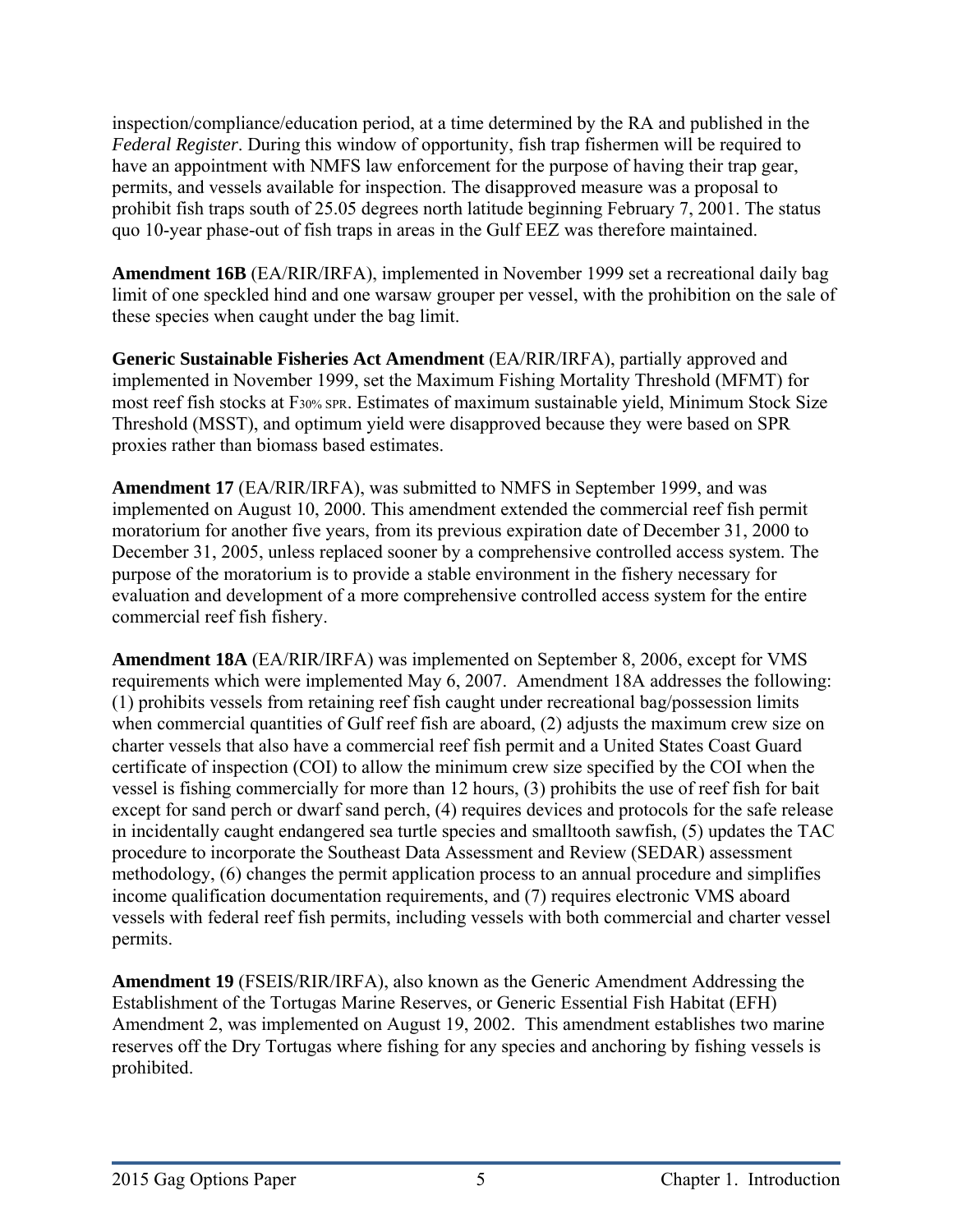**Amendment 20** (EA/RIR/IRFA), implemented July 2003, established a three-year moratorium on the issuance of charter and headboat vessel permits in the recreational for-hire reef fish and coastal migratory pelagic fisheries in the Gulf EEZ.

**Amendment 21** (EA/RIR/IRFA), implemented in July 2003, continued the Steamboat Lumps and Madison-Swanson reserves for an additional six years, until June 2010. In combination with the initial four-year period (June 2000-June 2004), this allowed a total of ten years in which to evaluate the effects of these reserves and to provide protection to a portion of the gag spawning aggregations.

**Amendment 22** (SEIS/RIR/IRFA), implemented July 5, 2005, specified bycatch reporting methodologies for the reef fish fishery.

**Amendment 23** (SEIS/RIR/IRFA), implemented July 8, 2005, established a rebuilding plan for vermilion snapper, including an 11 inch total length minimum size limit, a 10-fish vermilion snapper bag limit within the 20-reef fish aggregate bag limit, and an April 22 through May 31 closed season for the commercial fishery.

**Amendment 24** (EA/RIR/IRFA), implemented on August 17, 2005, replaced the commercial reef fish permit moratorium that was set to expire on December 31, 2005 with a permanent limited access system.

**Amendment 25** (SEIS/RIR/IRFA), implemented on June 15, 2006, replaced the reef fish forhire permit moratorium that expired in June 2006 with a permanent limited access system.

**Amendment 26** (SEIS/RIR/IRFA), implemented on January 1, 2007, established an individual fishing quota (IFQ) system for the commercial red snapper fishery.

**Amendment 27** (SEIS/RIR/IRFA), implemented February 28, 2008, except for reef fish bycatch reduction measures that became effective on June 1, 2008. This amendment addressed overfishing and stock rebuilding for red snapper. It also required the use of non-stainless steel circle hooks when using natural baits to fish for Gulf reef fish effective June 1, 2008, and required the use of venting tools and dehooking devices when participating in the commercial or recreational reef fish fisheries effective June 1, 2008.

**Amendment 28** is currently under development. It is intended to address grouper allocation issues.

**Amendment 29** (EA/RIR/IRFA), implemented January 1, 2010, established an IFQ system for the commercial grouper and tilefish fisheries.

**Amendment 30A** (SEIS/RIR/IRFA), implemented August 2008, was developed to stop overfishing of gray triggerfish and greater amberjack. The amendment established ACLs and accountability measures (AMs) for greater amberjack and gray triggerfish. For greater amberjack, it modified the rebuilding plan, increased the recreational minimum size limit, set a zero bag limit for captain and crew of for-hire vessels, and set commercial and recreational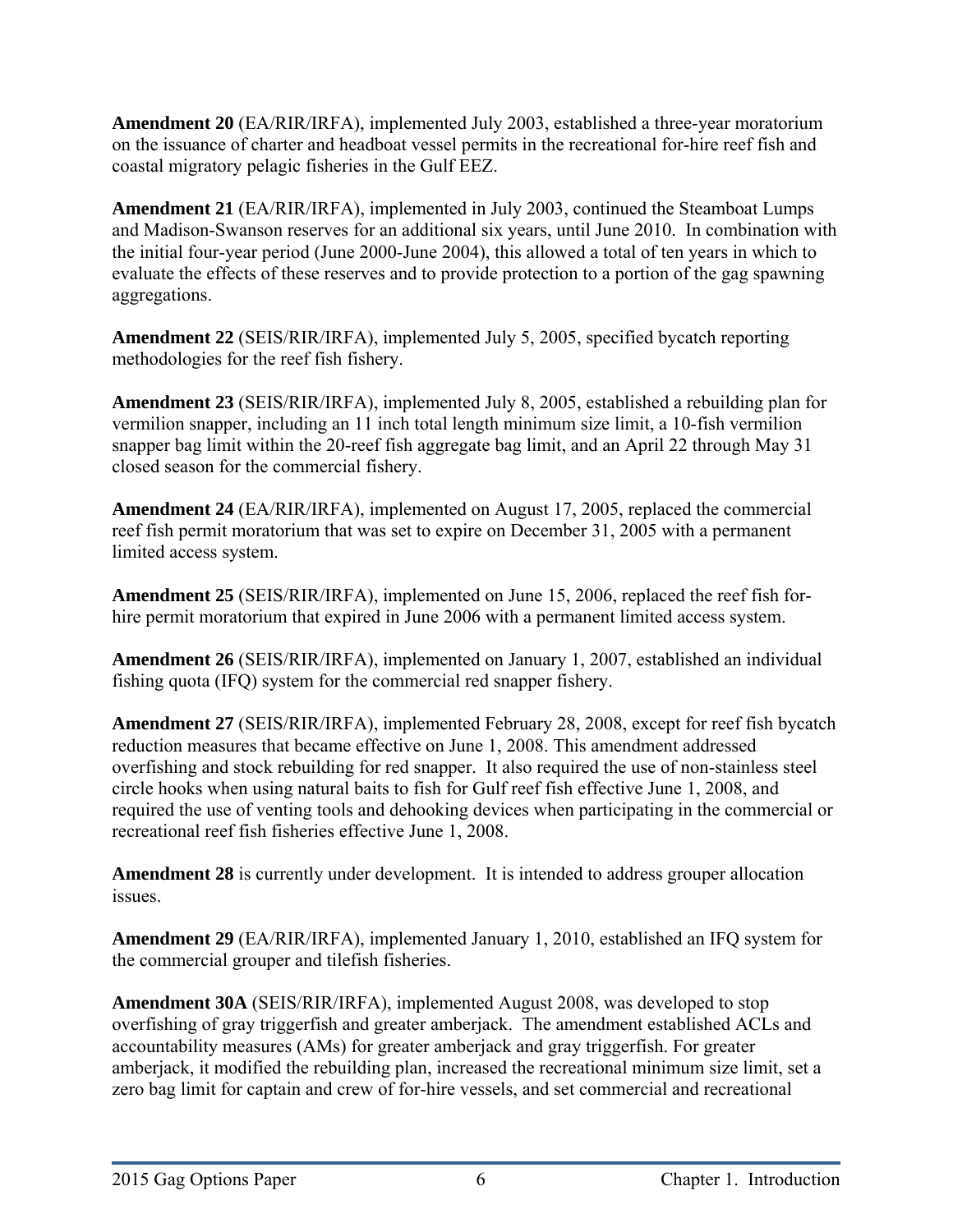quotas. For gray triggerfish, it increased the commercial and recreational minimum size limit and set a commercial quota.

**Amendment 30B** (FEIS/RIR/IRFA), implemented May 2009, proposed to end overfishing of gag, revise red grouper management measures as a result of changes in the stock condition, establish ACLs and AMs for gag and red grouper, manage shallow-water grouper to achieve optimum yield, and improve the effectiveness of federal management measures. The amendment (1) defined the gag minimum stock size threshold and optimum yield; (2) set interim allocations of gag and red grouper between recreational and commercial fisheries; (3) made adjustments to the gag and red grouper TACs to reflect the current status of these stocks; (4) established ACLs and AMs for the commercial and recreational red grouper fisheries, commercial and recreational gag fisheries, and commercial aggregate shallow-water grouper fishery; (5) adjusted recreational grouper bag limits and seasons; (6) adjusted commercial grouper quotas; (7) reduced the red grouper commercial minimum size limit; (8) replaced the one month commercial grouper closed season with a four month seasonal area closure at the Edges, a 390 square nautical mile area in the dominant gag spawning grounds; (9) eliminated the end date for the Madison-Swanson and Steamboat Lumps marine reserves; and (10) required that vessels with federal commercial or charter reef fish permits comply with the more restrictive of state or federal reef fish regulations when fishing in state waters.

**Amendment 31** (FEIS/RIR/IRFA), implemented May 26, 2010, established additional restrictions on the use of bottom longline gear in the eastern Gulf of Mexico in order to reduce bycatch of endangered sea turtles, particularly loggerhead sea turtles. The amendment (1) prohibited the use of bottom longline gear shoreward of a line approximating the 35-fathom contour from June through August; (2) reduced the number of longline vessels operating in the fishery through an endorsement provided only to vessel permits with a demonstrated history of landings, on average, of at least 40,000 pounds of reef fish annually with fish traps or longline gear during 1999-2007; and (3) restricted the total number of hooks that may be possessed onboard each reef fish bottom longline vessel to 1,000, only 750 of which may be rigged for fishing. The boundary line was initially moved from 20 to 50 fathoms by emergency rule effective May 18, 2009. That rule was replaced on October 16, 2009 by a rule under the Endangered Species Act moving the boundary to 35 fathoms and implementing the maximum hook provisions.

**Amendment 32** (EIS/RIR/RFA), implemented May 26, 2010, established a rebuilding plan for gag that would rebuild the stock in 10 years or less. ACL and ACT for gag and red grouper were set through 2015 based on the procedure used in Amendment 30B. The stock-ACL was set at the yield corresponding to the annual estimate of maximum sustainable yield, and the stock-ACT was set at the yield corresponding to optimum yield. The stock ACL and ACT were then allocated to the recreational and commercial sectors respectively using the allocations adopted in Amendment 30B. The commercial gag ACT was reduced by an additional 14% to account for dead discards as a result of insufficient gag IFQ shares that had not been accounted for in the assessment. This adjusted ACT became the commercial gag quota. In addition, the amendment revised the use of multi-use IFQ shares and reduced the commercial gag minimum size limit to 22 inches total length. The amendment set the recreational gag season as July 1 through October 31, with a 22 inch total length minimum size limit and a 2-fish gag limit within the 4-fish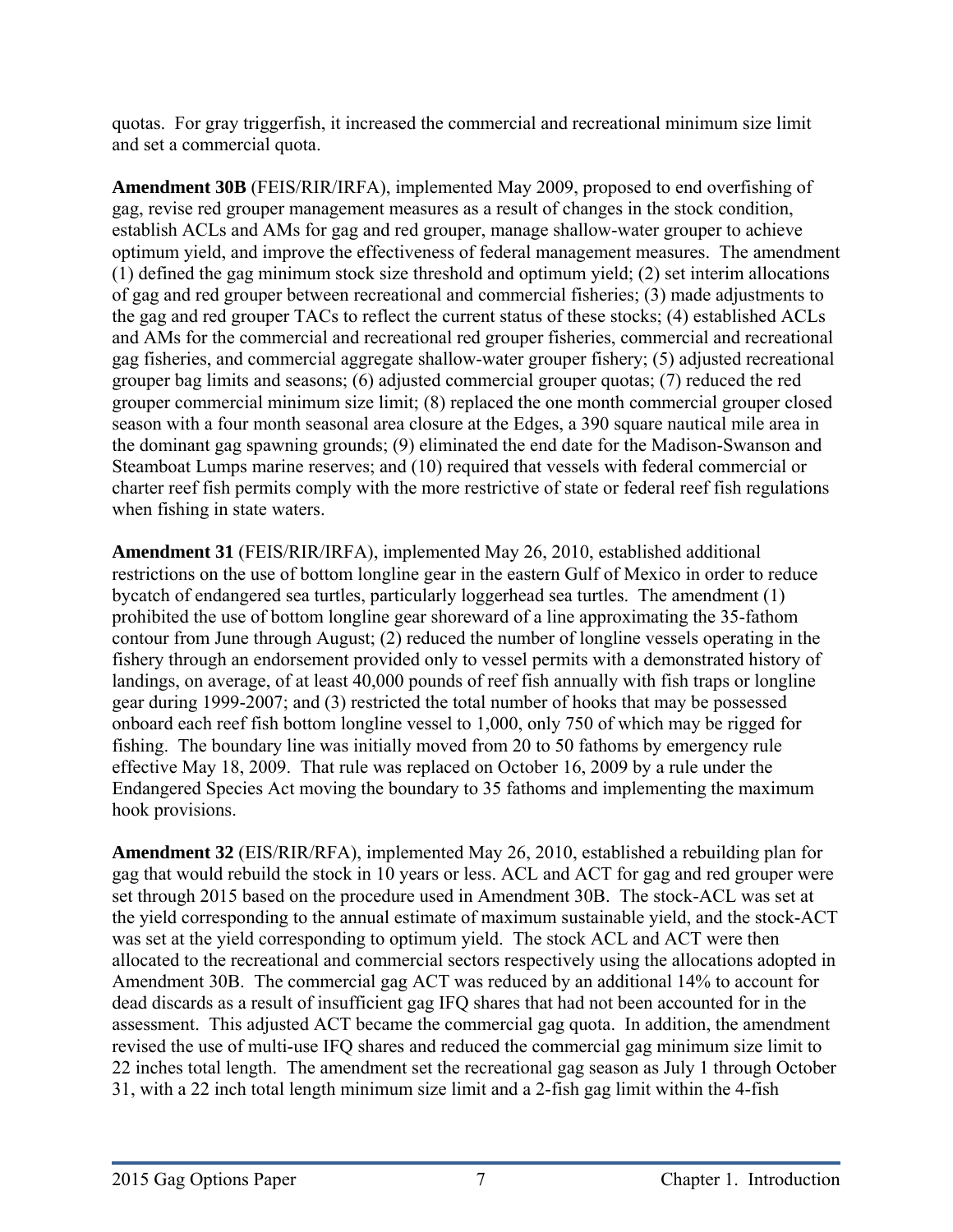aggregate grouper bag limit. The amendment also implemented overage adjustments for the gag recreational sector while the stock was under a rebuilding plan.

Proposed **Amendment 33** considered the establishment of an IFQ program for additional reef fish species. A scoping document was prepared, but at the April 2012 Council meeting the Council voted to cease working on the document and requested that supporters of the proposed IFQ program contact the council to provide a rationale for why the program should go forward.

**Amendment 34** (EA/RIR/RFA) to the Reef Fish Fishery Management Plan was approved by the Gulf of Mexico Fishery Management Council in February 2012, and implemented November 19, 2012. The amendment addresses crew size limits for dually permitted vessels. Dually permitted vessels are vessels with both a charter for-hire permit and a commercial reef fish permit. The amendment eliminates the earned income qualification requirement for the renewal of commercial reef fish permits and increases the maximum crew size from three to four.

**Amendment 35** (EA/RIR/RFA) was implemented December 13, 2012. A 2009 greater amberjack stock assessment update showed that the stock remained overfished and continued to experience overfishing. This amendment set the ACL at 1,780,000 pounds ww and established an ACT of 1,539,000 pounds ww. The amendment also established a 2,000-pound commercial trip limit.

Proposed **Amendment 36**, currently under development, proposes modifications to the red snapper IFQ program.

**Amendment 37** (EA/RIR/RFA) was implemented May 9, 2013 for the setting of gray triggerfish ACL and ACT, and June 10, 2013 for other gray triggerfish management measures. It modified the gray triggerfish rebuilding plan based on a 2011 gray triggerfish update assessment, which determined that the stock was not rebuilding on target. This amendment reduced the commercial and recreational annual catch limits to 64,100 and 241,200 pounds ww respectively, and reduced the commercial and recreational annual catch targets to 60,900 and 217,100 pounds ww respectively. To meet the necessary reductions, a fixed closed season from June 1 through July 31 was established for the commercial and recreational sectors. In addition, this amendment established a commercial trip limit of 12 gray triggerfish, and a recreational bag limit of 2 gray triggerfish per angler bag limit within the 20 reef fish aggregate. The recreational accountability measures were modified by establishing an in-season closure authority based on the recreational annual catch target, and an overage adjustment to reduce the gray triggerfish annual catch limit and annual catch target by the amount of the overage. This overage adjustment applies only while gray triggerfish is overfished.

**Amendment 38** (EA/RIR/RFA) was implemented March 1, 2013. It revised the post-season recreational accountability measure that reduces the length of the recreational season for all shallow-water grouper in the year following a year in which the ACL for gag or red grouper is exceeded. The modified accountability measure reduces the recreational season of only the species for which the ACL was exceeded. Additionally, the reef fish framework procedure was modified to include the addition of accountability measures to the list of items that can be changed through the standard framework procedure. This allows for faster implementation of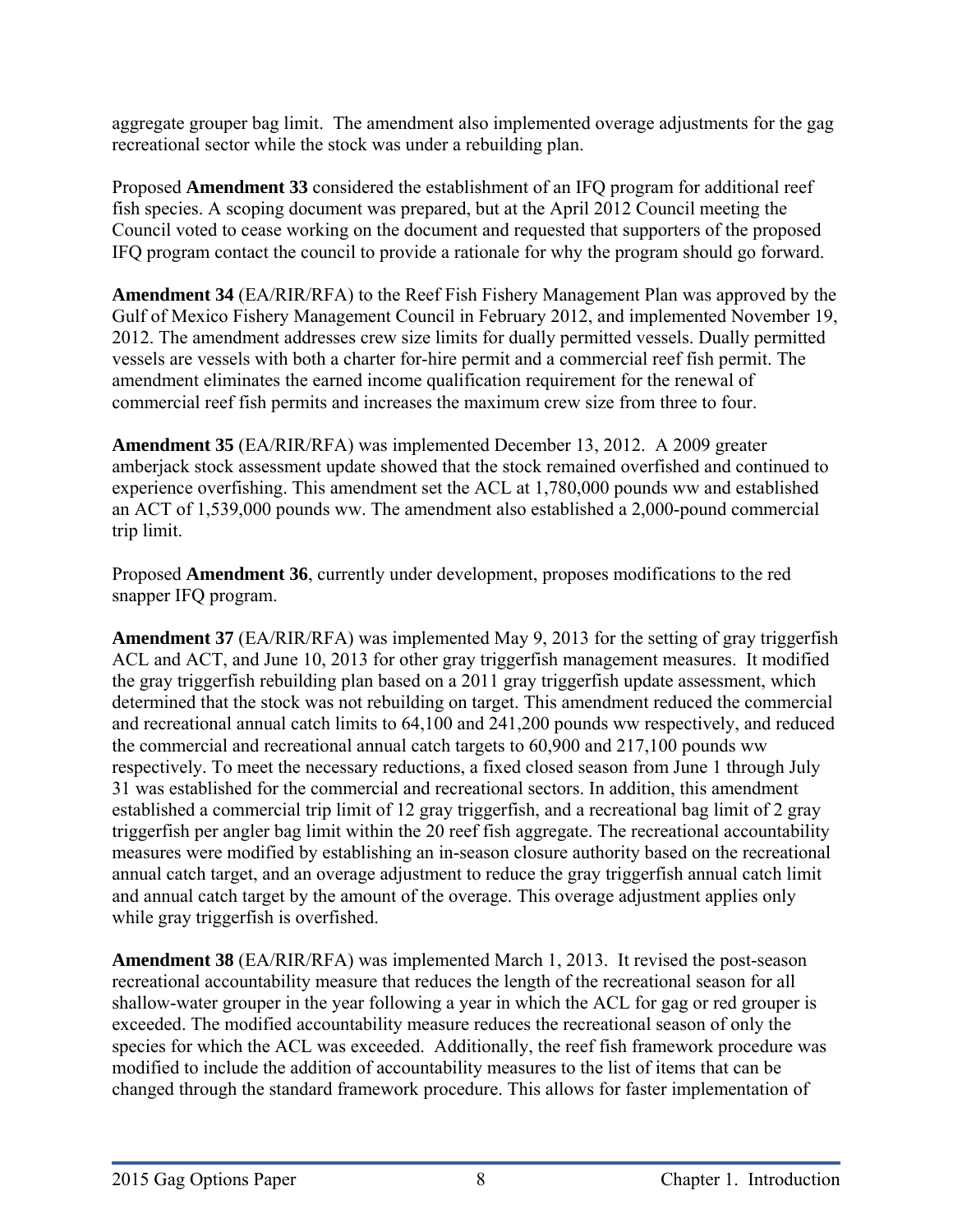measures designed to maintain harvest at or below the ACL. General language was added to the framework to accommodate future changes in naming of the Council's advisory committees and panels.

Proposed **Amendment 39**, currently under development, proposes the establishment of a regional management program for recreational harvest of red snapper.

**Amendment 40** (EIS/RIR/RFA) was submitted to NMFS on December 19, 2014 and is currently under review. It proposes to separate the recreational red snapper sector into private angling and federal for-hire components. Each component would have an allocation of the recreational red snapper quota. Under the preferred alternative, the private angling component would receive 57.7% of the recreational quota, and the federal for-hire component would receive 42.3% of the quota. The provisions of this amendment would sunset three years after implementation.

#### **Regulatory Amendments, Emergency and Interim Rules**

A July 1991 regulatory amendment, implemented November 12, 1991, provided a one-time increase in the 1991 quota for shallow-water grouper from 9.2 mp to 9.9 mp to provide the commercial fishery an opportunity to harvest 0.7 mp that was not harvested in 1990 [56 FR 58188].

A November 1991 regulatory amendment, implemented June 22, 1992, raised the 1992 commercial quota for shallow-water grouper to 9.8 mp after a red grouper stock assessment indicated that the red grouper SPR was substantially above the Council's minimum target of 20% [57 FR 21751].

An August 1999 regulatory amendment, implemented June 19, 2000, increased the commercial size limit for gag and black grouper from 20 to 24 inches TL, increased the recreational size limit for gag from 20 to 22 inches TL, prohibited commercial sale of gag, black, and red grouper each year from February 15 to March 15 (during the peak of gag spawning season), and established two marine reserves (Steamboat Lumps and Madison-Swanson) that are closed year-round to fishing for all species under the Council's jurisdiction [65 FR 31827].

An emergency rule, published February 15, 2005, established a series of trip limits for the commercial grouper fishery in order to extend the commercial fishing season. The trip limit was initially set at 10,000 pounds gutted-weight (gw). If on or before August 1 the fishery is estimated to have landed more than 50% of either the shallow-water grouper or the red grouper quota, then a 7,500 pound gw trip limit takes effect; and if on or before October 1 the fishery is estimated to have landed more than 75% of either the shallow-water grouper or the red grouper quota, then a 5,500 pound gw trip limit takes effect [70 FR 8037].

An interim rule, published July 25, 2005, proposed for the period August 9, 2005 through January 23, 2006, a temporary reduction in the recreational red grouper bag limit from two to one fish per person per day, in the aggregate grouper bag limit from five to three grouper per day, and a closure of the recreational fishery, from November – December 2005, for all grouper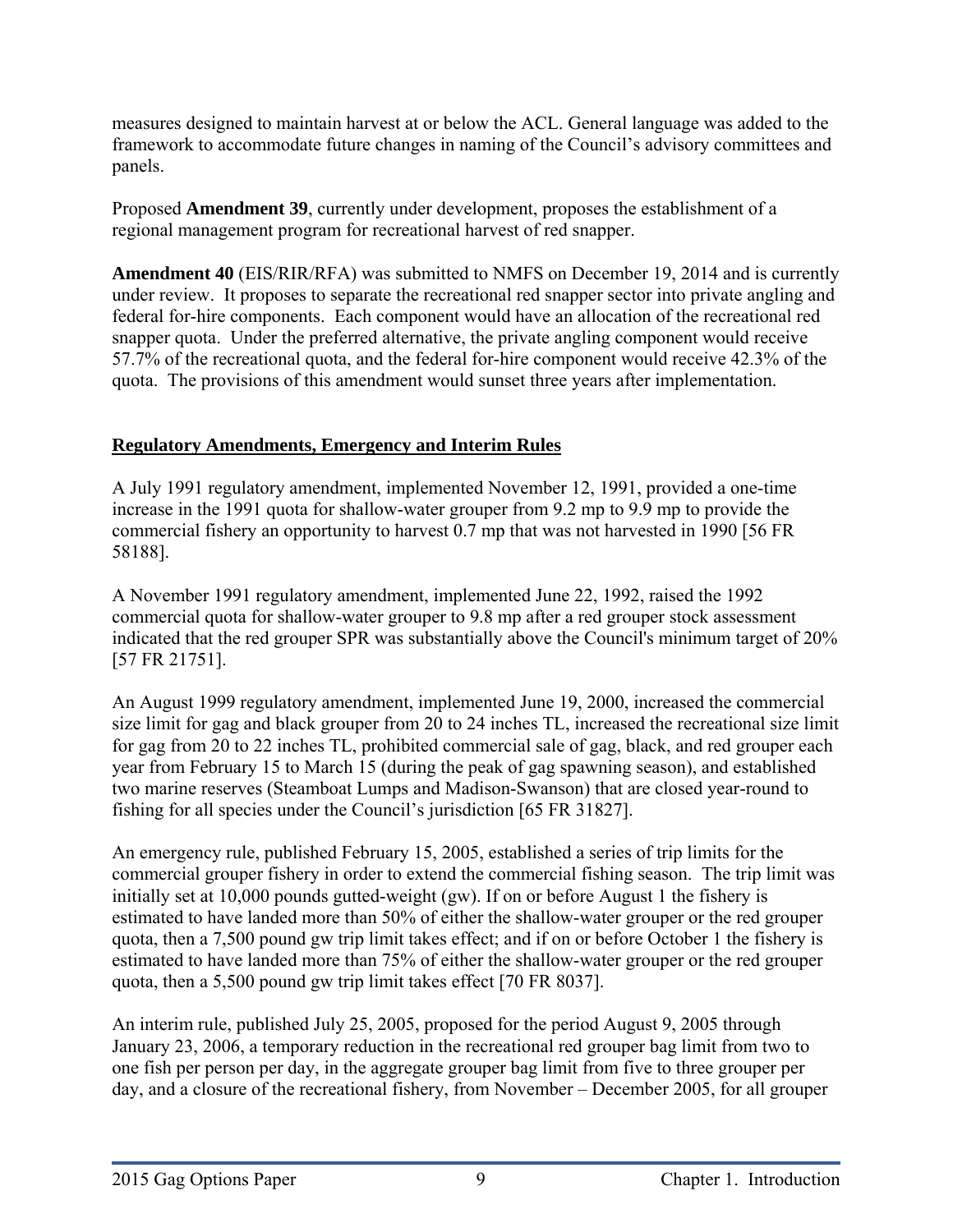species [70 FR 42510]. These measures were proposed in response to an overharvest of the recreational allocation of red grouper under the Secretarial Amendment 1 red grouper rebuilding plan. The closed season was applied to all grouper in order to prevent effort shifting from red grouper to other grouper species and an increased bycatch mortality of incidentally caught red grouper. However, the rule was challenged by organizations representing recreational fishing interests. On October 31, 2005, a U.S. District Court judge ruled that an interim rule to end overfishing can only be applied to the species that is undergoing overfishing. Consequently, the reduction in the aggregate grouper bag limit and the application of the closed season to all grouper were overturned. The reduction in the red grouper bag limit to one per person and the November-December 2005 recreational closed season on red grouper only were allowed to proceed. The approved measures were subsequently extended through July 22, 2006 by a temporary rule extension published January 19, 2006 [71 FR 3018].

An October 2005 regulatory amendment, implemented January 1, 2006, established a 6,000 pound gw aggregate deep-water grouper and shallow-water grouper trip limit for the commercial grouper fishery, replacing the 10,000/7,500/5,500 step-down trip limit that had been implemented by emergency rule for 2005 [70 FR 77057].

A March 2006 regulatory amendment (GMFMC 2005a), implemented July 15, 2006, established a recreational red grouper bag limit of one fish per person per day as part of the five grouper per person aggregate bag limit, and prohibited for-hire vessel captains and crews from retaining bag limits of any grouper while under charter [71 FR 34534]. An additional provision established a recreational closed season for red grouper, gag and black grouper from February 15 to March 15 each year (matching a previously established commercial closed season) beginning with the 2007 season.

An interim rule was implemented on January 1, 2009, at the request of the Council to reduce overfishing of gag pending implementation of permanent rules under Amendment 30B. Measures in the temporary rule: (1) established a two-fish gag recreational bag limit (recreational grouper aggregate bag limit remained at five fish); (2) adjusted the recreational closed season for gag to February 1 through March 31 (the recreational closed season for red and black groupers remained February 15 to March 15); (3) established a 1.32 mp commercial quota for gag; and (4) required operators of federally permitted Gulf commercial and for-hire reef fish vessels to comply with the more restrictive of federal or state reef fish regulations when fishing in state waters for red snapper, greater amberjack, gray triggerfish, and gag [71 FR 66878].

An emergency rule was implemented May 18, 2009 through October 28, 2009 prohibiting the use of bottom longline gear to harvest reef fish east of 85°30′ W longitude in the portion of the EEZ shoreward of the coordinates established to approximate a line following the 50–fathom (91.4–m) contour as long as the 2009 deep-water grouper and tilefish quotas are unfilled. After the quotas have been filled, the use of bottom longline gear to harvest reef fish in water of all depths east of 85°30′ W longitude are prohibited [74 FR 20229].

A rule under the Endangered Species Act was implemented October 16, 2009 that prohibits bottom longlining for Gulf reef fish east of 85°30'W longitude (near Cape San Blas, Florida) shoreward of the 35-fathom depth contour, and it restricts the number of hooks on board to 1,000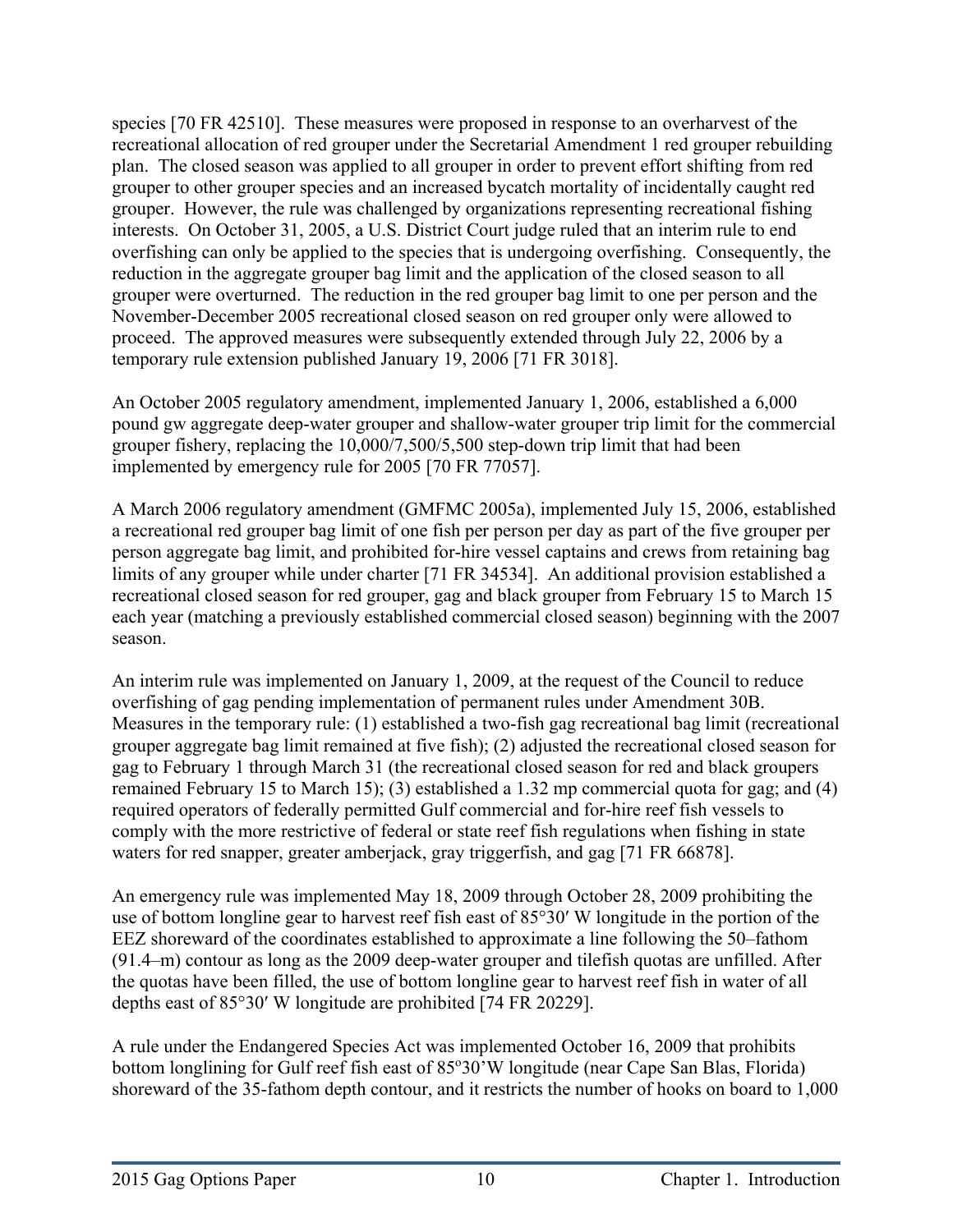hooks per vessel with no more than 750 hooks being fished or rigged for fishing at any given time. The rule replaced the 50 fathom boundary emergency rule in order to relieve social and economic hardship on longline fishermen who were prevented from fishing for shallow-water grouper by the emergency rule, and to keep fishing restrictions consistent with the Amendment 31 actions in place while proposed Amendment 31 is reviewed. The rule was implemented after a Biological Opinion was completed by NMFS on the continued authorization of the Gulf reef fish fishery, as managed under the Reef Fish FMP. That opinion, which considered the proposed actions in Amendment 31, concluded that the continued authorization of the Gulf reef fish fishery was likely to adversely affect sea turtles and sawfish, but was not likely to jeopardize the continued existence of any listed species. An Incidental Take Statement was issued specifying the amount and extent of anticipated take on a three-year basis, along with reasonable and prudent measures and associated terms and conditions deemed necessary and appropriate to minimize the impact of these takes [74 FR 53889].

In response to an uncontrolled oil spill resulting from the explosion on April 20, 2010 and subsequent sinking of the Deepwater Horizon oil rig approximately 36 nautical miles (41 statute miles) off the Louisiana coast, NMFS issued an emergency rule to temporarily close a portion of the Gulf of Mexico EEZ to all fishing [75 FR 24822]. The initial closed area extended from approximately the mouth of the Mississippi River to south of Pensacola, Florida and covered an area of 6,817 square statute miles. The coordinates of the closed area were subsequently modified periodically in response to changes in the size and location of the area affected by the spill. At its largest size on June 1, 2010, the closed area covered 88,522 square statute miles, or approximately 37 percent of the Gulf of Mexico EEZ. This closure was implemented for public safety.

An August 2010 regulatory amendment, implemented January 1, 2011, reduced the TAC for red grouper from 7.57 mp gw to 5.68 mp gw, based on the optimum yield projection from a March 2010 re-run of the projections from the 2009 red grouper update assessment. Although the stock was found to be neither overfished nor undergoing overfishing, the update assessment found that spawning stock biomass levels had decreased since 2005, apparently due to an episodic mortality even in 2005 which appeared to be related to an extensive red tide that year. Based on the 76%:34% commercial and recreational allocation of red grouper, the commercial quota was reduced from 5.75 to 4.32 mp gw, and the recreational allocation was reduced from 1.82 to 1.36 mp gw. No changes were made to the recreational fishing regulations as the recreational landings were already below the adjusted allocation in recent years.

On August 11, 2009, the Council was notified by NMFS that the Gulf of Mexico gag stock was both overfished and undergoing overfishing based on the results of the 2009 update stock assessment. Because management measures from Amendment 32 which address these issues could not be completed in time, an interim rule was published on December 1, 2010 [75 FR 74654], to reduce gag landings consistent with ending overfishing. This interim rule implemented conservative management measures while a rerun of the update stock assessment was being completed. At issue was the treatment of dead discarded fish in the assessment. The rule reduced the commercial quota to 100,000 pounds gutted weight, suspended the use of red grouper multi-use individual fishing quota allocation so it would not be used to harvest gag, and to temporarily halted the recreational harvest of gag until recreational fishing management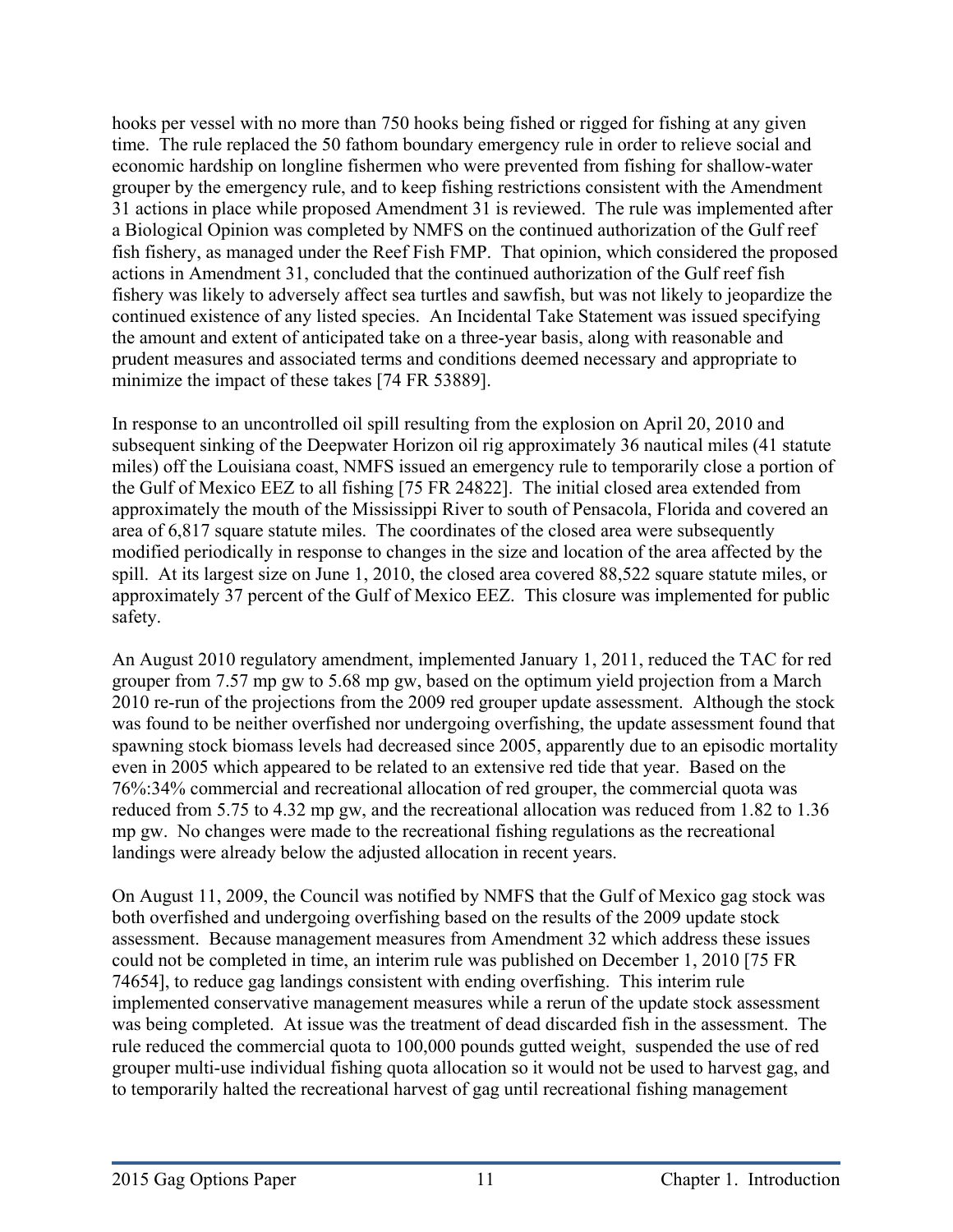measures being developed in Amendment 32 could be implemented to allow harvest at the appropriate levels.

The gag 2009 update stock assessment was rerun in December 2010 addressing the problems with discards identified earlier in 2010. This assessment was reviewed in January 2011 by the Council's Scientific and Statistical Committee and presented to the Council at their February 2011 meeting. The assessment indicated that the gag commercial quota implemented in the December 1, 2010, interim rule could be increased and that a longer recreational season could be implemented. In response, the Council requested an interim rule while they continued to work on long-term measures including a gag rebuilding plan in Amendment 32. The interim rule set the commercial gag quota at 430,000 pounds gutted weight (including the 100,000 pounds previously allowed) for the 2011 fishing year, and temporarily suspended the use of red grouper multi-use IFQ allocation so it cannot be used to harvest gag. It also set a two-month recreational gag fishing season from September 16 through November 15. This temporary rule was effective from June 1, 2011 through November 27, 2011, and was extended for another 186 days or until Amendment 32 was implemented [76 FR 31874].

This August 2011 Red Grouper Regulatory Amendment, implemented November 2, 2011, increased the 2011 red grouper TAC to 6.88 million pounds and allowed the TAC to increase from 2012 to 2015. The increases in TAC were contingent upon the TAC not being exceeded in previous years. If TAC is exceeded in a given year, it will remain at that year's level until the effects of the overage are evaluated by the Scientific and Statistical Committee. The amendment also increased the red grouper bag limit to 4 fish per person.

A March 2012 regulatory amendment, implemented in May 2012, set the 2012 and 2013 quotas for commercial and recreational red snapper harvest. The quotas could be increased because a recent stock assessment showed that overfishing has ended. The red snapper allowable catch increased from 7.185 mp ww weight in 2011 to the following:

|                              | 2012                             | 2013        |
|------------------------------|----------------------------------|-------------|
| Overall Quota                | $8.080$ mp ww                    | 8.690 mp ww |
| <b>Commercial Allocation</b> | $(51\%)$ 4.121 mp ww 4.432 mp ww |             |
| Recreational Allocation      | $(49\%)$ 3.959 mp ww 4.258 mp ww |             |

If the 2012 overall quota was exceeded, the 2013 quota increase would require further scientific review and potential modification by the Gulf of Mexico Fishery Management Council. The regulatory amendment also eliminated the fixed recreational red snapper closed season of October 1 – December 31. By eliminating the closure date, NOAA Fisheries Service can reopen the recreational harvest for red snapper if any remaining quota is available, without the delay of additional rulemaking.

A December 2012 framework action (GMFMC 2012), implemented July 5, 2013, revised the recreational gag open season. It would still open on July 1, but instead of closing on October 31 it would close on the date when the ACT is projected to be reached. This framework action also modified the February 1 through March 31 recreational closed season on shallow-water grouper to apply only on waters beyond the 20-fathom boundary. In waters shoreward of 20 fathoms,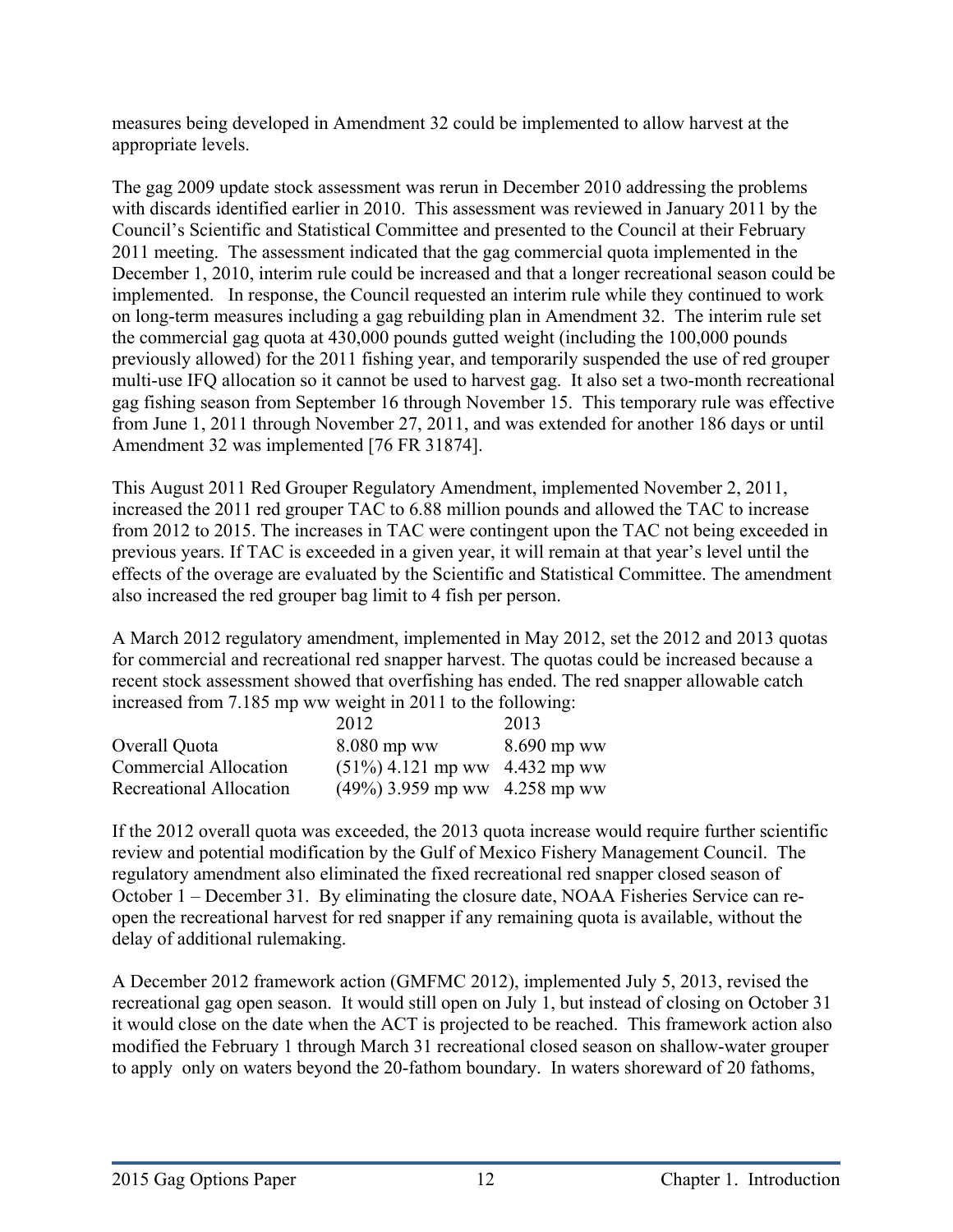recreational shallow-water grouper fishing would remain open except for gag, which is subject to a separate closed season. This modified closed season took effect with the 2014 calendar year.

A March 2013 red snapper framework action increased the red snapper quotas from 4.121 mp commercial and 3.959 mp recreational to 4.315 mp commercial and 4.145 mp recreational. This action was projected to result in a 27-day recreational season, beginning June 1.

An April 2013 framework action established a 10-vermilion snapper recreational bag limit within the 20-reef fish aggregate, increased the Gulf yellowtail snapper ACL from 725,000 lb round weight to 901,125 lb round weight, and removed the requirement to have onboard and use venting tools when releasing reef fish. It was effective September 3, 2013.

A June 2013 framework action modified the frequency of headboat reporting to be on a weekly basis (or intervals shorter than a week if notified by the SRD) via electronic reporting, and due by 11:59 p.m., local time, the Sunday following a reporting week. If no fishing activity occurs during a reporting week, an electronic report so stating must be submitted for that week. It was effective March 14, 2014.

A July 2013 framework action further increased the 2013 quotas for commercial and recreational harvest of red snapper in the Gulf of Mexico based on updated landings estimates, and set the timing for a supplemental recreational fishing season for red snapper. The updated quotas were to and overall 11.0 mp ww for 2013. The commercial and recreational sector quotas were based on the current 51% commercial (5.610 mp) and 49% recreational (5.390 mp) allocation of red snapper.

A framework action submitted to NMFS in October 2014 was approved for implementation on April 20, 2015. The action establishes a 2015 recreational red snapper annual catch target (ACT) by applying a 20% buffer to the recreational quota. The framework action also establishes a recreational quota overage adjustment where, while red snapper is under a rebuilding program, if the recreational red snapper quota is exceeded, the overage would be deducted from the recreational red snapper quota in the following season unless the best scientific information available determines that a greater, lesser, or no overage adjustment is necessary. The ACT would also be adjusted to maintain the established percent buffer.

A framework action submitted to NMFS in December 2014 proposes a reduction in the recreational red grouper bag limit to 2 fish per day within the 4-fish aggregate grouper bag limit. It also proposes to eliminate the accountability measure that automatically reduced the red grouper bag limit in the subsequent season if the Recreational C is exceeded in the current season. This framework action is currently under review by NMFS.

#### **Secretarial Amendments**

**Secretarial Amendment 1**established a rebuilding plan, a 5.31 mp gw commercial quota, and a 1.25 mp gw recreational target catch level for red grouper. The amendment also reduced the commercial quota for shallow-water grouper from 9.35 to 8.8 mp gw and reduced the commercial quota for deep-water grouper from 1.35 to 1.02 mp gw. The recreational bag limit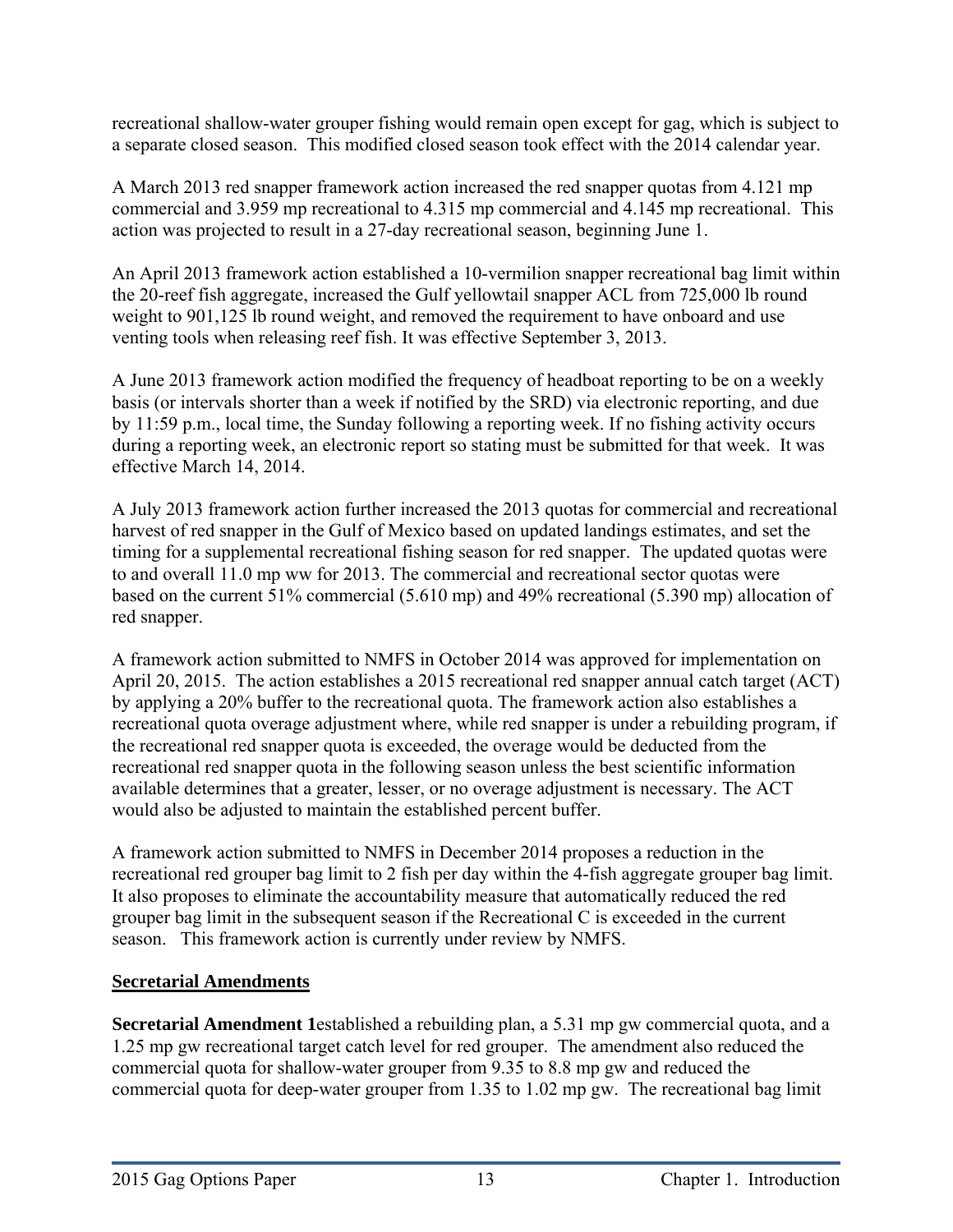for red grouper was reduced to two fish per person per day. Rulemaking from this amendment was effective July 15, 2004 [69 FR 33315]. In this amendment bottom longlines were considered for movement out to 50 fathoms which had also been considered under Reef Fish Amendment 18.

**Secretarial Amendment 2** was approved on July 3, 2003 [68 FR 39900] and specified a greater amberjack maximum sustainable yield as the yield associated with  $F_{30\%}$  spr (proxy for  $F_{MSY}$ ) when the stock is at equilibrium, optimum yield as the yield associated with an F40% SPR when the stock is at equilibrium, maximum fishing mortality threshold equal to F30%SPR, and minimum stock size threshold equal to  $(1-M)^*B_{MSY}$  or 75% of B<sub>MSY</sub>. It also set a rebuilding plan limiting the greater amberjack harvest to 2.9 MP for 2003-2005, 5.2 MP for 2006-2008, 7.0 MP for 2009- 2011, and 7.9 mp for 2012. This was expected to rebuild the stock in seven years. Regulations implemented in 1997 and 1998 (Amendments 12 and 15) were deemed sufficient to comply with the rebuilding plan so no new regulations were implemented. No rulemaking was developed from this amendment

#### **Control Date Notices**

Control date notices are used to inform fishermen that a license limitation system or other method of limiting access to a particular fishery or fishing method is under consideration. If a program to limit access is established, anyone not participating in the fishery or using the fishing method by the published control date may be ineligible for initial access to participate in the fishery or to use that fishing method. However, a person who does not receive an initial eligibility may be able to enter the fishery or fishing method after the limited access system is established by transfer of the eligibility from a current participant, provided the limited access system allows such transfer. Publication of a control date does not obligate the Council to use that date as an initial eligibility criteria. A different date could be used, and additional qualification criteria could be established. The announcement of a control date is primarily intended to discourage entry into the fishery or use of a particular gear based on economic speculation during the Council's deliberation on the issues. The following summarizes control dates that have been established for the Reef Fish FMP. A reference to the full *Federal Register* notice is included with each summary.

**November 1, 1989** – Anyone entering the commercial reef fish fishery in the Gulf and South Atlantic after November 1, 1989, may not be assured of future access to the reef fish resource if a management regime is developed and implemented that limits the number of participants in the fishery [54 FR 46755].

**November 18, 1998** – The Council is considering whether there is a need to impose additional management measures limiting entry into the recreational-for-hire (i.e., charter vessel and headboat) fisheries for reef fish and coastal migratory pelagic fish in the EEZ of the Gulf and, if there is a need, what management measures should be imposed. Possible measures include the establishment of a limited entry program to control participation or effort in the recreational-forhire fisheries for reef fish and coastal migratory pelagic [63 FR 64031] (In Amendment 20 to the Reef Fish FMP, a qualifying date of March 29, 2001, was adopted).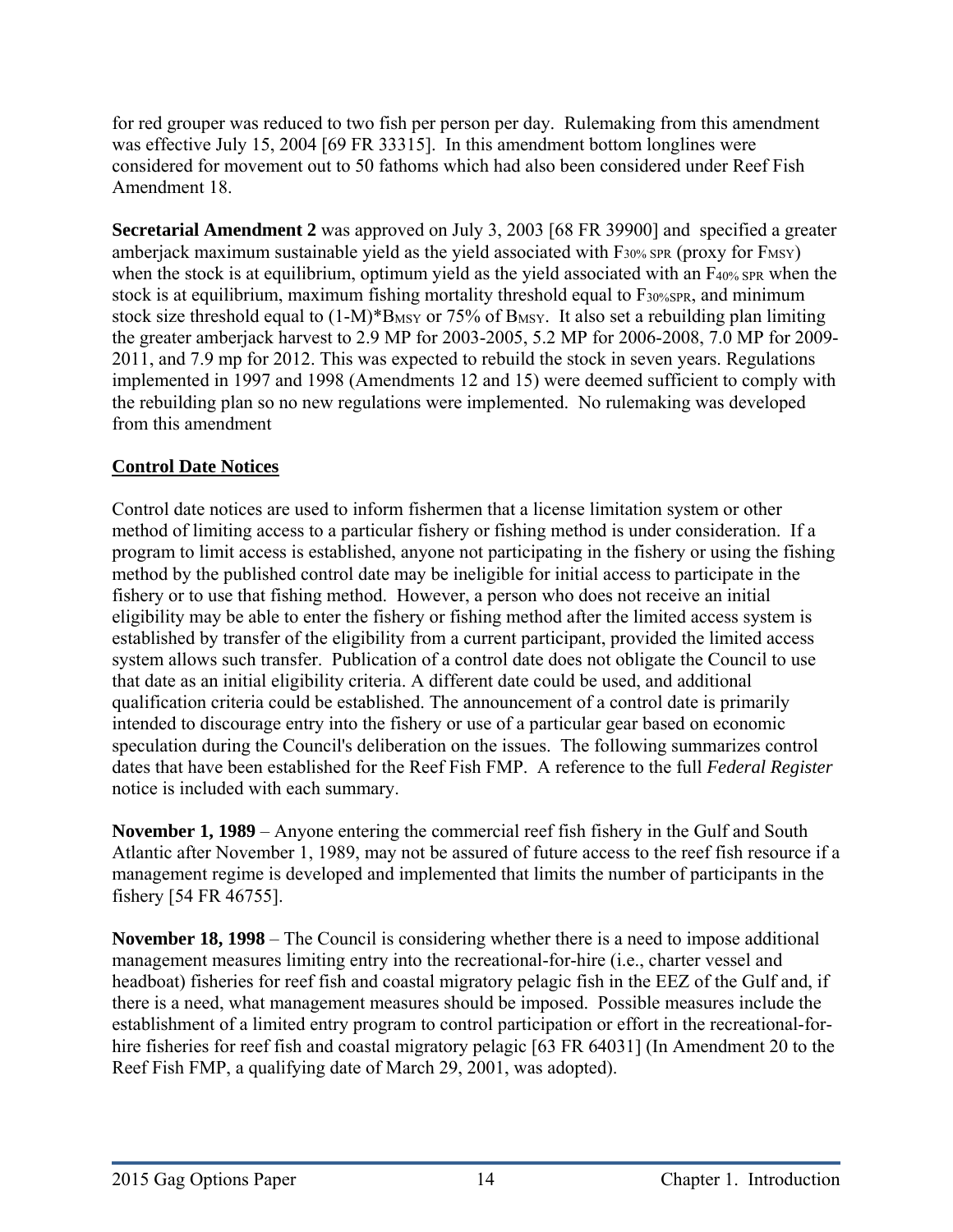**July 12, 2000** – The Council is considering whether there is a need to limit participation by gear type in the commercial reef fish fisheries in the exclusive economic zone of the Gulf and, if there is a need, what management measures should be imposed to accomplish this. Possible measures include modifications to the existing limited entry program to control fishery participation, or effort, based on gear type, such as a requirement for a gear endorsement on the commercial reef fish vessel permit for the appropriate gear. Gear types which may be included are longlines, buoy gear, handlines, rod-and-reel, bandit gear, spear fishing gear, and powerheads used with spears [65 FR 42978].

**October 15, 2004** – the Council is considering the establishment of an individual fishing quota program to control participation or effort in the commercial grouper fisheries of the Gulf. If an individual fishing quota program is established, the Council is considering October 15, 2004, as a possible control date regarding the eligibility of catch histories in the commercial grouper fishery [69 FR 67106].

**December 31, 2008** – the Council voted to establish a control date for all Gulf commercial reef fish vessel permits. The control date will allow the Council to evaluate fishery participation and address any level of overcapacity. The establishment of this control date does not commit the Council or NMFS to any particular management regime or criteria for entry into this fishery. Fishermen would not be guaranteed future participation in the fishery regardless of their entry date or intensity of participation in the fishery before or after the control date under consideration.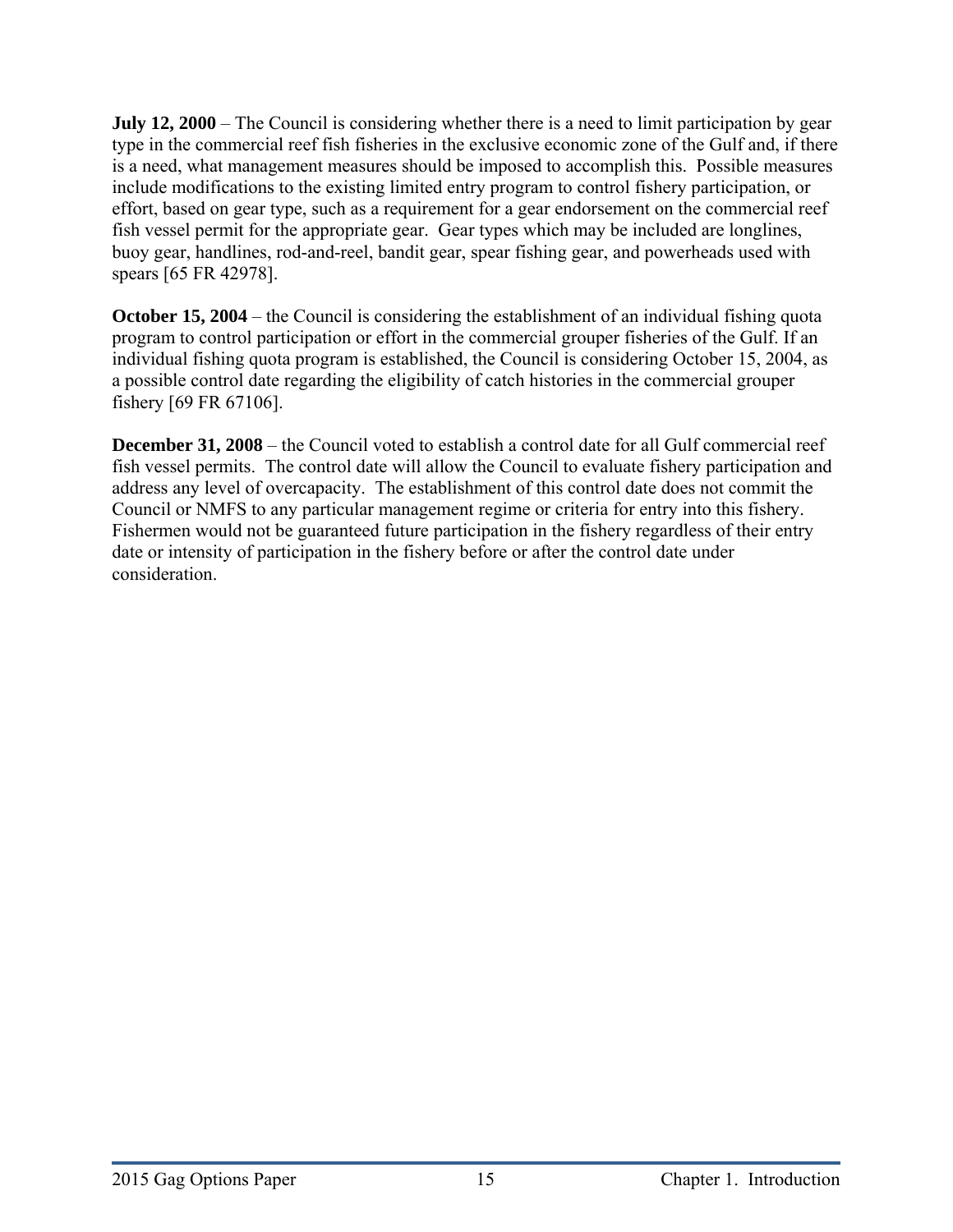# **CHAPTER 2. MANAGEMENT ALTERNATIVES**

### **2.1 Action 1 - Modifications to the Gag Grouper Annual Catch Limits and Annual Catch Targets**

All weights are in million pounds gutted weight. The stock ACL is allocated 61% recreational, 39% commercial.

**Alternative 1. No Action.** Maintain the acceptable biological catch (ABC), annual catch limit (ACL), and annual catch target (ACT) at the existing 2015 level.

|         |                      | <b>Recreational</b> | <b>Commercial</b> |               |       |
|---------|----------------------|---------------------|-------------------|---------------|-------|
| Year    | <b>ABC/Stock ACL</b> | ACI.                | ACT               | ACL ACT/Quota |       |
| $2015+$ | 3.12                 | 903                 | .708              |               | በ 939 |

 **Alternative 2.** Set ACL and ACT based upon SSC recommendations for ABC, 2015-2017. Set the stock  $ACL = ABC$  for each year. Set the recreational  $ACT$  buffer at 8% based on the ACL/ACT control rule, and do not use a commercial ACT.

|         |                      | <b>Recreational</b> |      |               | <b>Commercial</b> |  |
|---------|----------------------|---------------------|------|---------------|-------------------|--|
| Year    | <b>ABC/Stock ACL</b> | ACL                 | ACT  | ACL/Quota ACT |                   |  |
| 2015    | 5.21                 | 3.18                | 2.93 | 2.03          | none              |  |
| 2016    | 4.75                 | 2.90                | 2.67 | 1.85          | none              |  |
| $2017+$ | 4 57                 | 2.79                | 2.57 | 178           | none              |  |

**Alternative 3.** Set ACL and ACT based upon SSC recommendations for ABC, 2015-2017. Set a constant ACL at the lowest ABC recommended by the SSC. Set the recreational ACT buffer at 8% based on the ACL/ACT control rule, and do not use a commercial ACT.

|         |                      | <b>Recreational</b> |      | <b>Commercial</b> |      |
|---------|----------------------|---------------------|------|-------------------|------|
| Year    | <b>ABC/Stock ACL</b> |                     | ACT  | ACL/Quota ACT     |      |
| $2015+$ | 4 57                 | 2.79                | 2.57 |                   | none |

 **Alternative 4.** Set ACL and ACT based upon equilibrium optimum yield. Set the recreational ACT buffer at 8% based on the ACL/ACT control rule, and do not use a commercial ACT.

|         |                      | <b>Recreational</b> | <b>Commercial</b> |               |      |
|---------|----------------------|---------------------|-------------------|---------------|------|
| Year    | <b>ABC/Stock ACL</b> |                     | ACT               | ACL/Quota ACT |      |
| $2015+$ | 4 46                 | C 7 7 7             | 2.50              |               | none |

Discussion: The Council's Scientific and Statistical Committee (SSC) reviewed the SEDAR 33 gag benchmark assessment (SEDAR 33 2014) in June 2014. Based on the results of the assessment, the SSC concluded that the gag stock was neither overfished nor undergoing overfishing. Therefore, a rebuilding plan is no longer needed. **Alternatives 2 and 3** are based on maintaining the stock at or above its maximum sustainable yield (MSY) level, while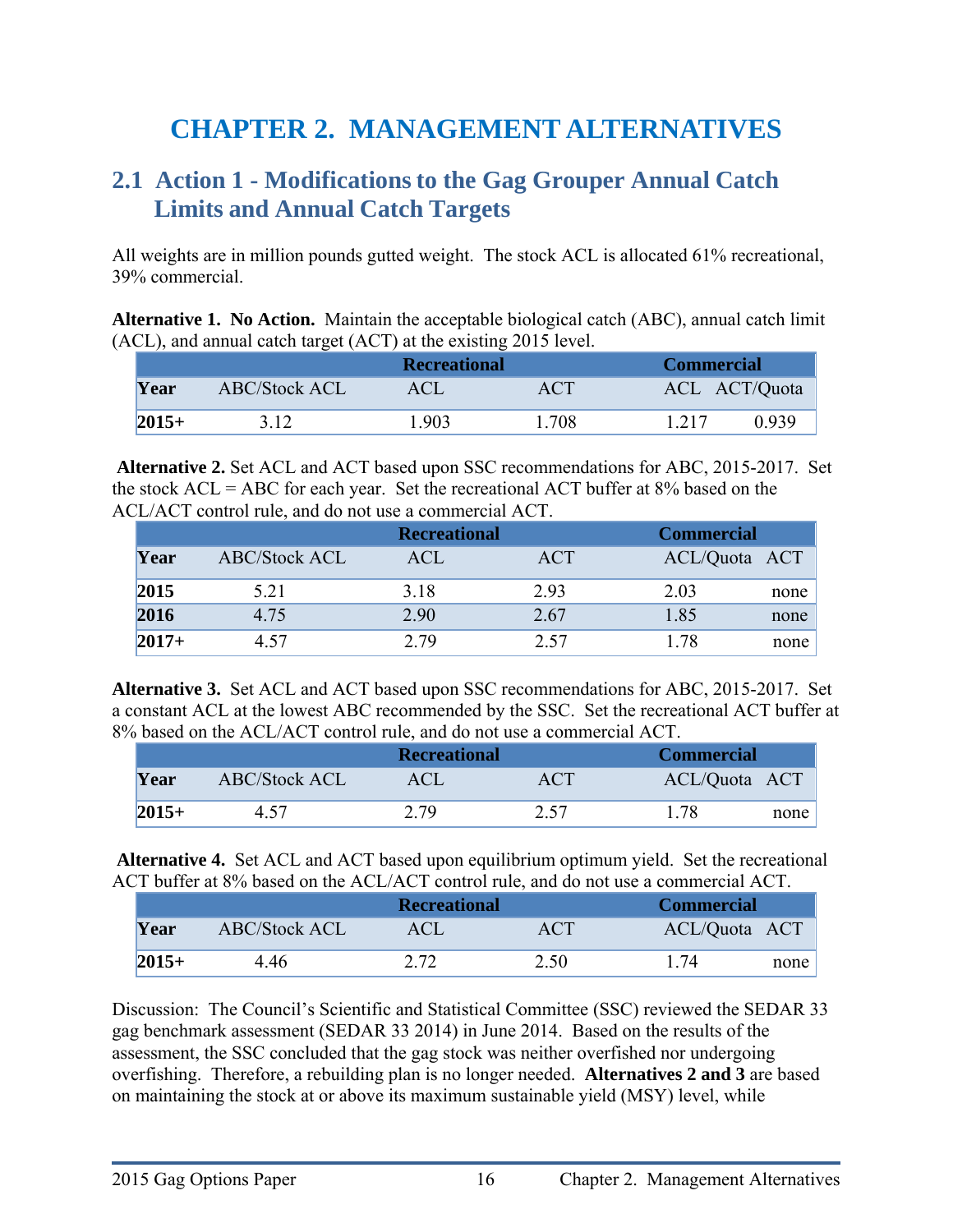**Alternative 4** is based on maintaining the stock at or above its optimum yield (OY) level. The OY is defined as the yield when fishing at a fishing mortality rate equal to 75% of the MSY fishing rate. An analysis of fishing at OY indicates that, at equilibrium, stocks will produce between 95% and 98% of the MSY yield while maintaining the spawning stock biomass level between 127% and 131% of the MSY biomass level (Restrepo et al. 1998).

In **Alternative 1**, the ACLs and ACTs were established under Amendment 32 (GMFMC 2011a), prior to the adoption of the Generic ACL/AM Amendment (GMFMC 2011b), and are based partially on a different procedure than used today which was established in Amendment 30B (GMFMC 2008). Under the Amendment 30B procedure, the sector-ACL was set at the sectorspecific allocation of ABC, as is done today. The ACT was set at the sector-specific allocation of the yield corresponding to F<sub>OY</sub>. Both sectors received an ACL and an ACT. The groupertilefish IFQ program began in 2010. Due to the limited amount of gag IFQ allocation available in the initial years of the gag rebuilding plan, gag bycatch and discards from fishermen targeting red grouper or other fish were considered to be higher than assumed in the assessment projections. Consequently, Amendment 32 (implemented in 2011) added an additional 14% buffer to the commercial ACT to explicitly account for dead discards by the commercial sector that were not accounted for in the assessment analyses. This resulted in the commercial ACT shown in **Alternative 1**. This ACT is also the current commercial quota.

**Alternatives 2, 3, and 4** do not include a commercial ACT. Unlike the earlier assessment, the SEDAR 33 benchmark assessment for gag did account for all sources of discard mortality, negating the need for a supplemental buffer. In addition, commercial quotas for species managed under the grouper-tilefish IFQ program have never been exceeded, and gag is no longer overfished. Under the ACL/ACT control rule adopted in 2012 (GMFMC 2011b), this results in a buffer of 0%; thus no reduction from the ACL is recommended. Since establishing a commercial ACT is no longer needed (if it was established, it would be set equal the ACL), **Alternatives 2-4** would eliminate the commercial ACT, and set the commercial quota equal to the ACL. If it becomes necessary to reinstate a commercial ACT in the future, it can be done under the generic framework procedure.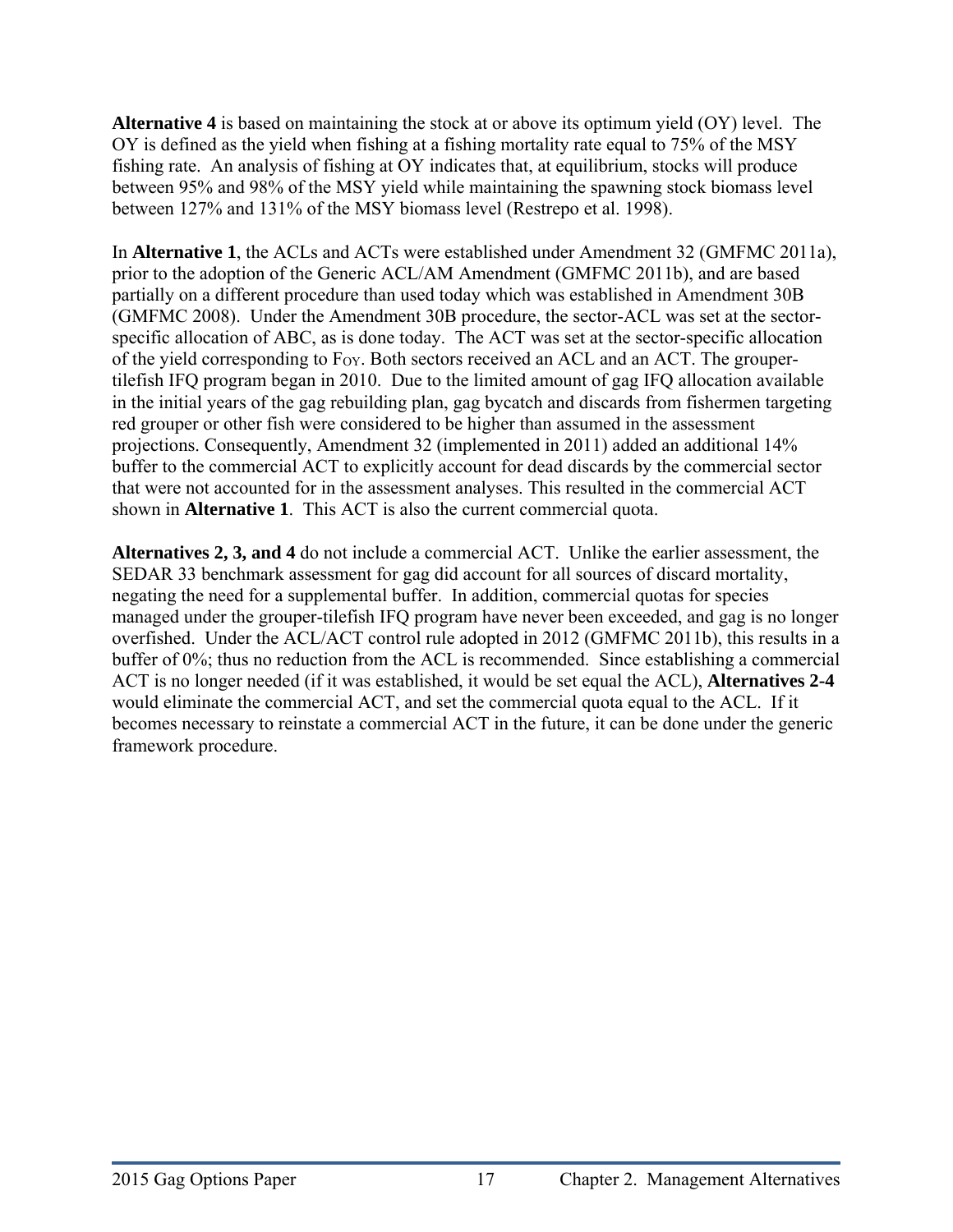### **2.2 Action 2 – Modifications to the Recreational Gag Grouper Fishing Season**

**Alternative 1:** No action. The recreational gag season will remain July 1 through December 2 (147 days) unless shortened due to a projection that the annual catch target (ACT) will be reached sooner.

**Alternative 2:** Eliminate the December 3-31 fixed closed season. The recreational gag season will open on July 1 and will remain open through the end of the year or until a projection that the ACT will be reached sooner.

**Alternative 3:** Retain a single season that will remain open until the date that the ACT is projected to be reached. (The offshore closed season of February 1 through March 31 in waters beyond 20 fathoms will remain in effect for all shallow-water grouper including gag.) The opening date for the season will be determined based on projecting backward from December 31 until the date on which the following ACT is projected to be reached. This opening date would remain in place each year until modified by subsequent rulemaking:

 Option 3a: 2016 ACT (2.67 mp gw) Option 3b: 2017 ACT (2.57 mp gw) Option 3c: Equilibrium optimum yield ACT (2.50 mp gw)

**Alternative 4**: Establish a recreational split season. (Regardless of season dates, the offshore closed season of February 1 through March 31 in waters beyond 20 fathoms will remain in effect for all shallow-water grouper including gag.)

The Council is asked to comment on what options to consider under Alternative 4 including: What opening dates to consider for each sub-season Should the first sub-season be based on

- a. A fixed number of days (subject to in-season closure), or
- b. A fixed percentage of the recreational ACT (subject to in-season closure)

with remaining ACT to be taken in the second sub-season.

Discussion: There is currently a closed season for all shallow-water grouper from February 1 through March 31 of each year in offshore waters beyond a series of boundary lines that approximate the 20-fathom depth contour (GMFMC 2012). During this period, recreational harvest of shallow-water grouper (red, black, gag, yellowfin, yellowmouth, and scamp) is prohibited. Shoreward of this boundary, harvest of shallow-water grouper is allowed, except for gag which is under a January1 through June 30 closed season. If the open season for gag is modified to include days from February or March, that opening will apply only shoreward of the 20 fathom boundary during those days. Beyond 20 fathoms, harvest would continue to be closed to all shallow-water grouper including gag.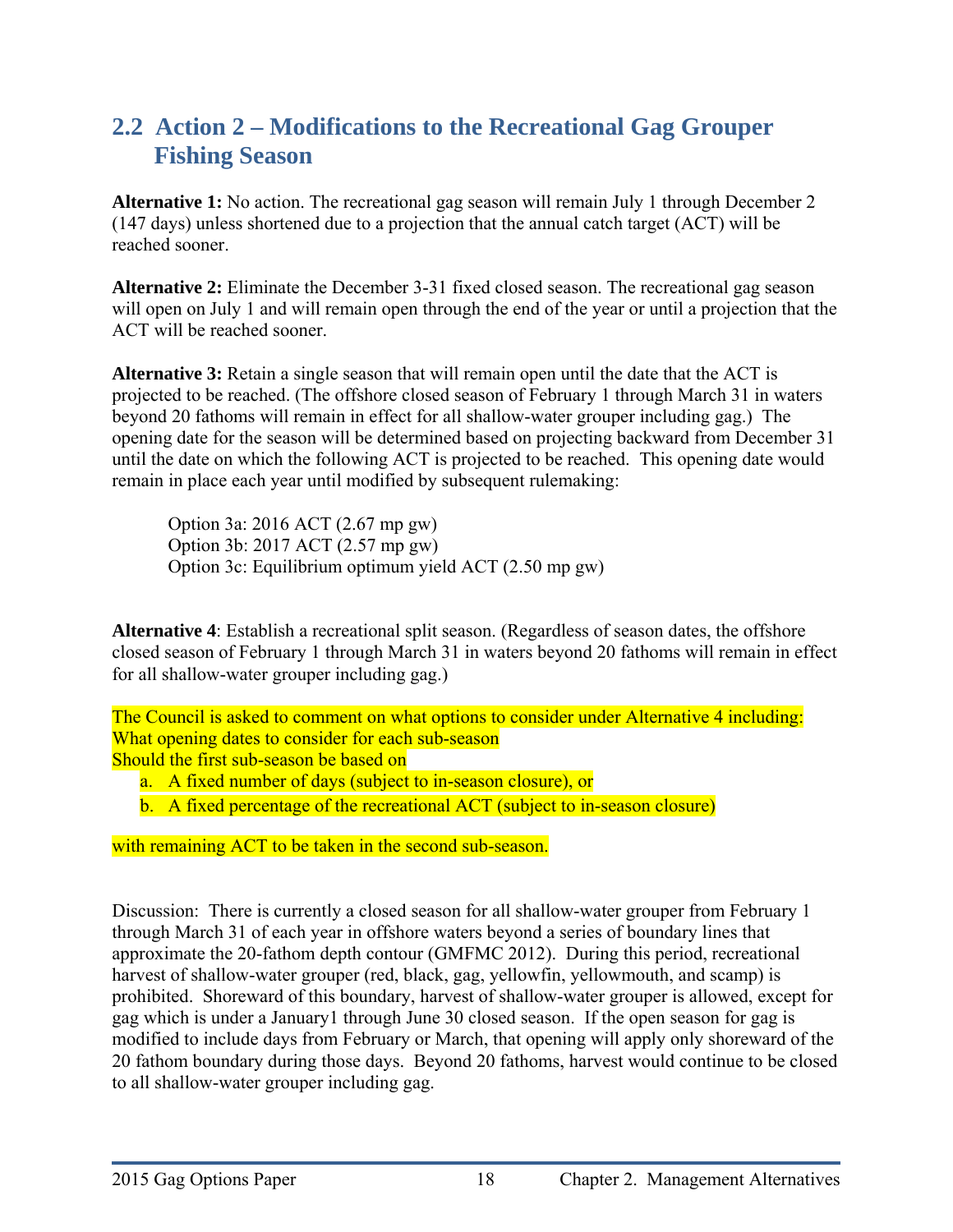**Alternative 1** leaves the recreational gag season at its current dates of July 1 through December 2. Preliminary landings estimates for 2014 indicate that the recreational sector caught 870,720 pounds of gag, just 54% of the ACT. Depending upon the selection of a preferred alternative in Action 1, the ACT for 2015-2017 will increase by between 43% and 67%. It is unlikely that the recreational sector will be able to catch its allocation under this alternative.

**Alternative 2** eliminates the December 3-31 fixed closed season. A December 2012 framework action adjusted the recreational season to close on the date when NMFS projects the ACT will be reached. For 2013, NMFS projected that the ACT would be reached on December 2. This closed date was established as a fixed closed season rather than one that could be adjusted each year in response to new ACT projections. Consequently, the recreational gag season continued to close on December 3 regardless of whether the ACT was reached. This alternative removes that fixed closed date and allows the season to remain open for any length of time up to December 31 or until the ACT is projected to be reached. The intent of this alternative is that the closure date will be reevaluated each year. This alternative can be selected in combination with other alternatives.

**Alternative 3** would create single season for the gag recreational sector. This alternative cannot be implemented in time for the 2015 recreational season due to the amount of time needed to approve and implement a framework action, so the analysis considers implementation will occur in 2016. The opening date would initially be determined by calculating how many days would be needed to catch the recreational ACT by December 31, and would remain in place each year unless modified by subsequent rulemaking. For example, if an initial determination is made that a May 10 opening would allow the ACT to be taken by December 31, that would become the opening date from that point onward. The ACT will decline in future years under some of the Action 1 alternatives, and therefore, an opening date that will allow the season to remain open through the end of the year in 2016 may result in an ACT closure in 2017.

**Option 3a** would result in a starting date based on the 2016 ACT (in **Alternative 2 of Action 1**). This would allow the earliest opening date, but would increase the possibility of an ACT closure in subsequent years. **Option 3b** would result in a starting date based on the 2017 ACT (in **Alternative 2 of Action 1** or the ACT in **Alternative 3 of Action 1**). This would result in a later starting date than **Alternative 1**, and it increases the possibility of unharvested ACT in 2016, but increases the possibility of the season remaining open through the end of the year in subsequent years. If **Alternative 3 in Action 1** is selected, this would be the most appropriate option. **Option 3c** would result in a starting date based on the equilibrium ACT (**Alternative 4 of**  Action 1). This would result in a later starting date than the other options. For any alternative other than **Alternative 4 in Action 1**, this is likely to result in unharvested ACT, but this would be the most appropriate option if **Alternative 4 in Action 1** is selected.

Under all options in **Alternative 3**, if the starting date results in an open season during the February 1 – March 31 shallow-water closed season, the shallow-water closed season would still apply to gag in waters beyond the 20-fathom contour. However, in waters shallower than 20 fathoms, the recreational gag season would open in accordance with the opening date.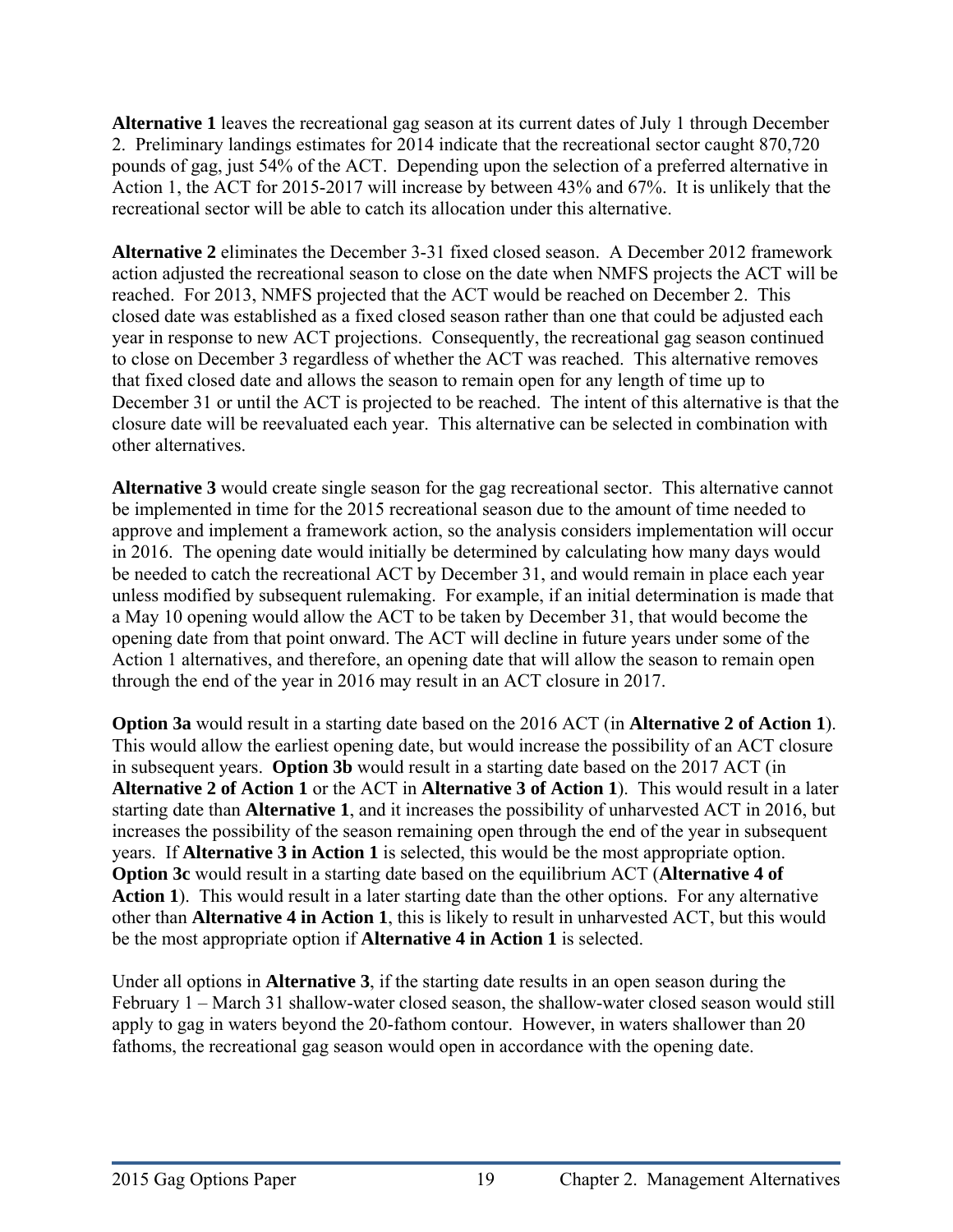**Alternative 4** would create a recreational split season. The Council is requested to provide guidance to staff on what opening dates to consider and on how to structure this alternative. The first sub-season could be based on a fixed number of days, or on a fixed percentage of the ACT. If based on a percentage, NMFS would calculate the first sub-season length prior to the season opening. In either case, the second sub-season would remain open for any remaining ACT. If harvest in sub-season 1 exceeds its projected catch, there would be a shorter second sub-season to adjust for the overharvest. Conversely, if harvest in the first sub-season is less than projected, the second sub-season would be extended to adjust for the underharvest. If the entire ACT is taken in the first sub-season, there would be no second sub-season, and the first sub-season could be subject to an ACT closure. There should be enough separation between the first and second sub-seasons to allow NMFS to gather preliminary landings for the first sub-season. This means at least 45 days from the end of the MRIP wave in which the first sub-season occurs.

Under all scenarios in **Alternative 4**, if the open season dates result in an open season during the February 1 – March 31 shallow-water closed season, the shallow-water closed season would still apply to gag in waters beyond the 20-fathom contour. However, in waters shallower than 20 fathoms, the recreational gag season would open in accordance with the open season dates.